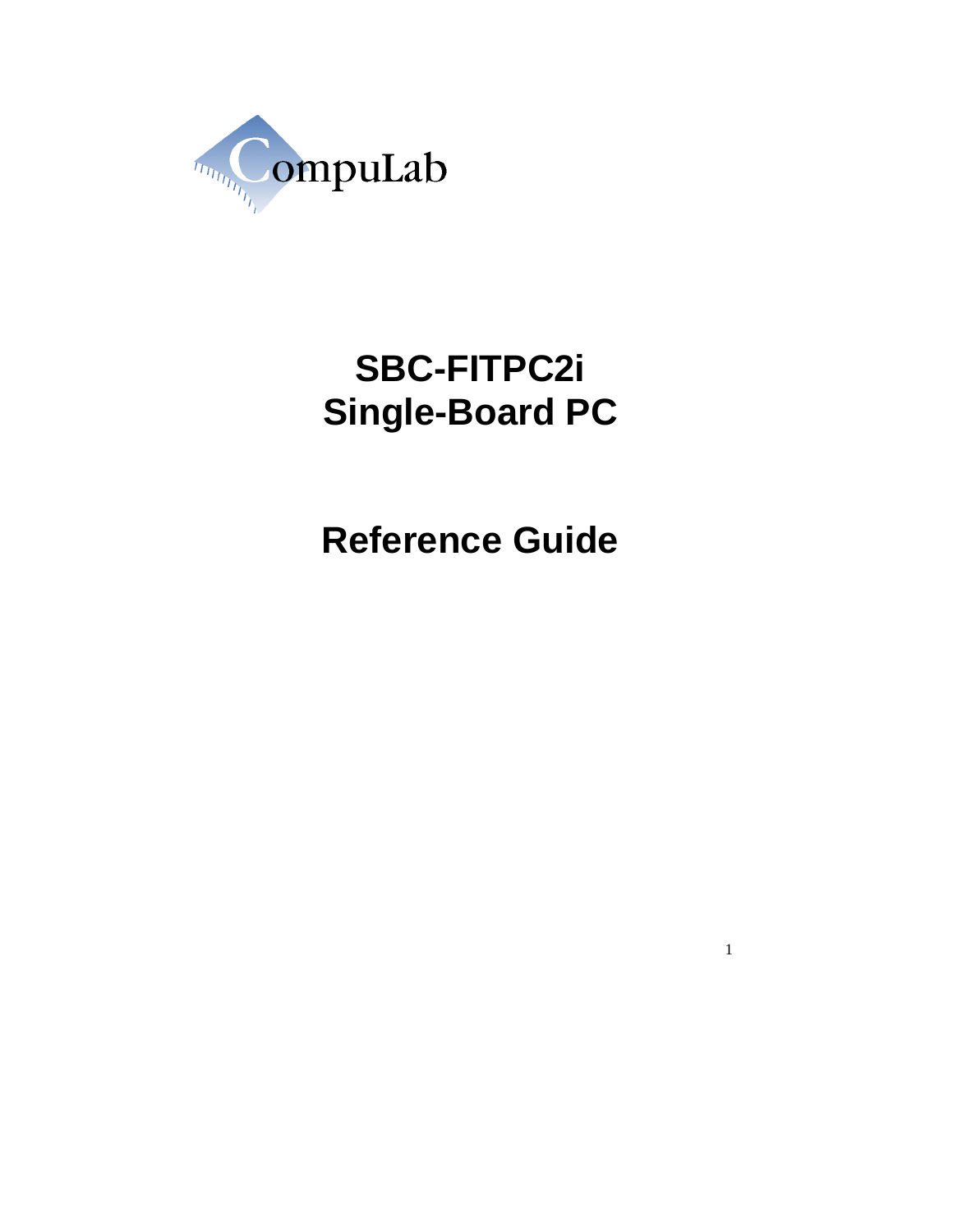# **Table of Contents**

| 1.             |       |                                                           |
|----------------|-------|-----------------------------------------------------------|
| 2 <sub>1</sub> |       |                                                           |
|                | 2.1.  |                                                           |
|                | 2.2.  |                                                           |
| 3.             |       |                                                           |
|                | 3.1.  |                                                           |
|                | 3.2.  |                                                           |
|                | 3.3.  |                                                           |
|                | 3.4.  |                                                           |
|                | 3.5.  |                                                           |
|                | 3.6.  |                                                           |
| 4.             |       |                                                           |
|                | 4.1.  |                                                           |
|                | 4.2.  |                                                           |
|                | 4.3.  |                                                           |
|                | 4.4.  |                                                           |
|                | 4.5.  |                                                           |
|                | 4.6.  |                                                           |
|                | 4.7.  |                                                           |
|                | 4.8.  |                                                           |
|                | 4.9.  |                                                           |
|                | 4.10. |                                                           |
|                | 4.11. | EXTENSION CONNECTOR FOR RST, GPIO, I2C, LPC BUS (P16)  18 |
|                | 4.12. |                                                           |
| 5.             |       |                                                           |
| 6.             |       |                                                           |

# $\overline{c}$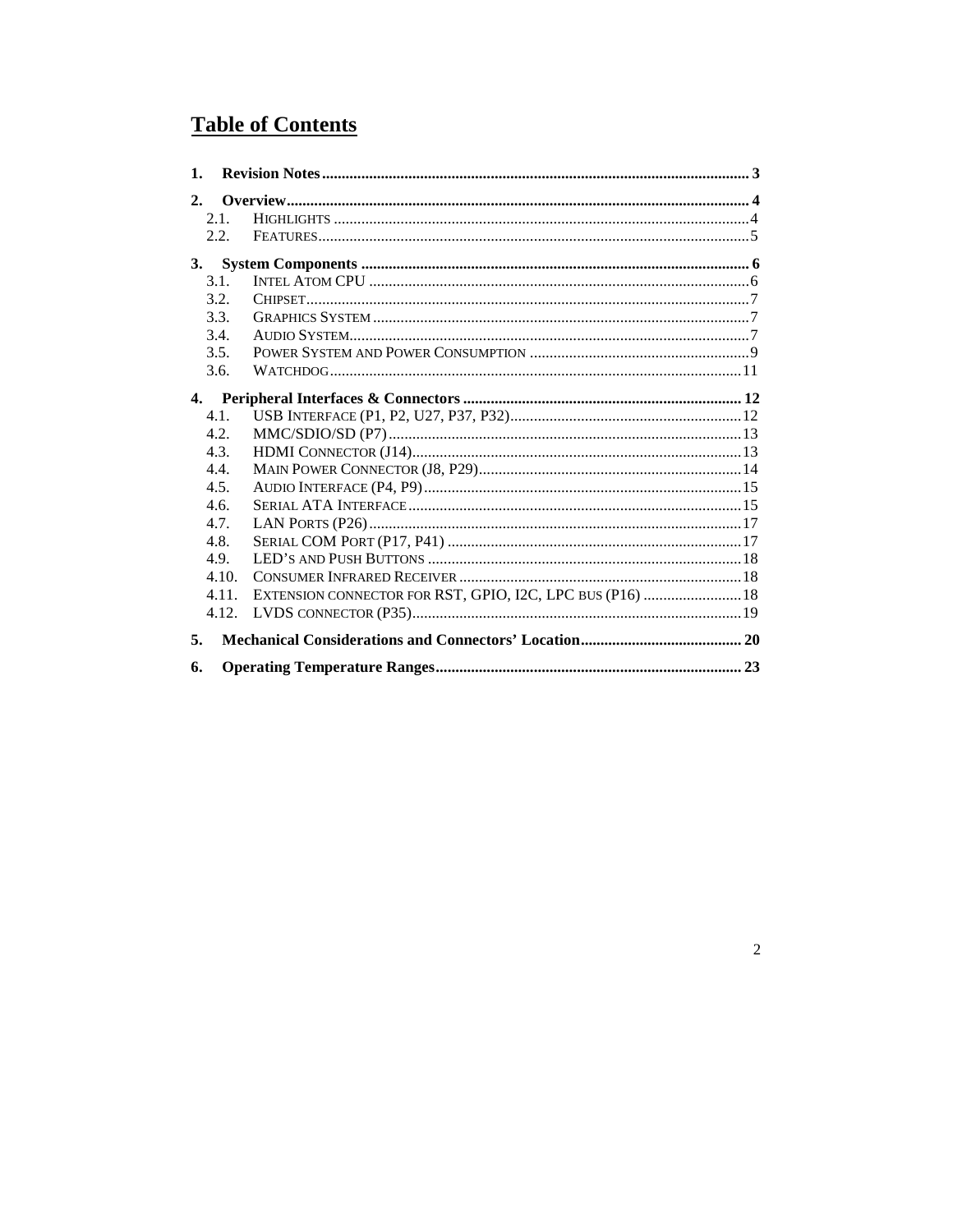# **1. Revision Notes**

| 22-Feb-2009 | Initial release SBC-FITPC2i Rev 1.2 |
|-------------|-------------------------------------|
| 15-Apr-2010 | Audio subsystem reviewed            |
|             | USB connector P37 added             |
| 5-Aug-2010  | Mini-PCI Express slot removed       |
| 25-Aug-2010 | LVDS connector added                |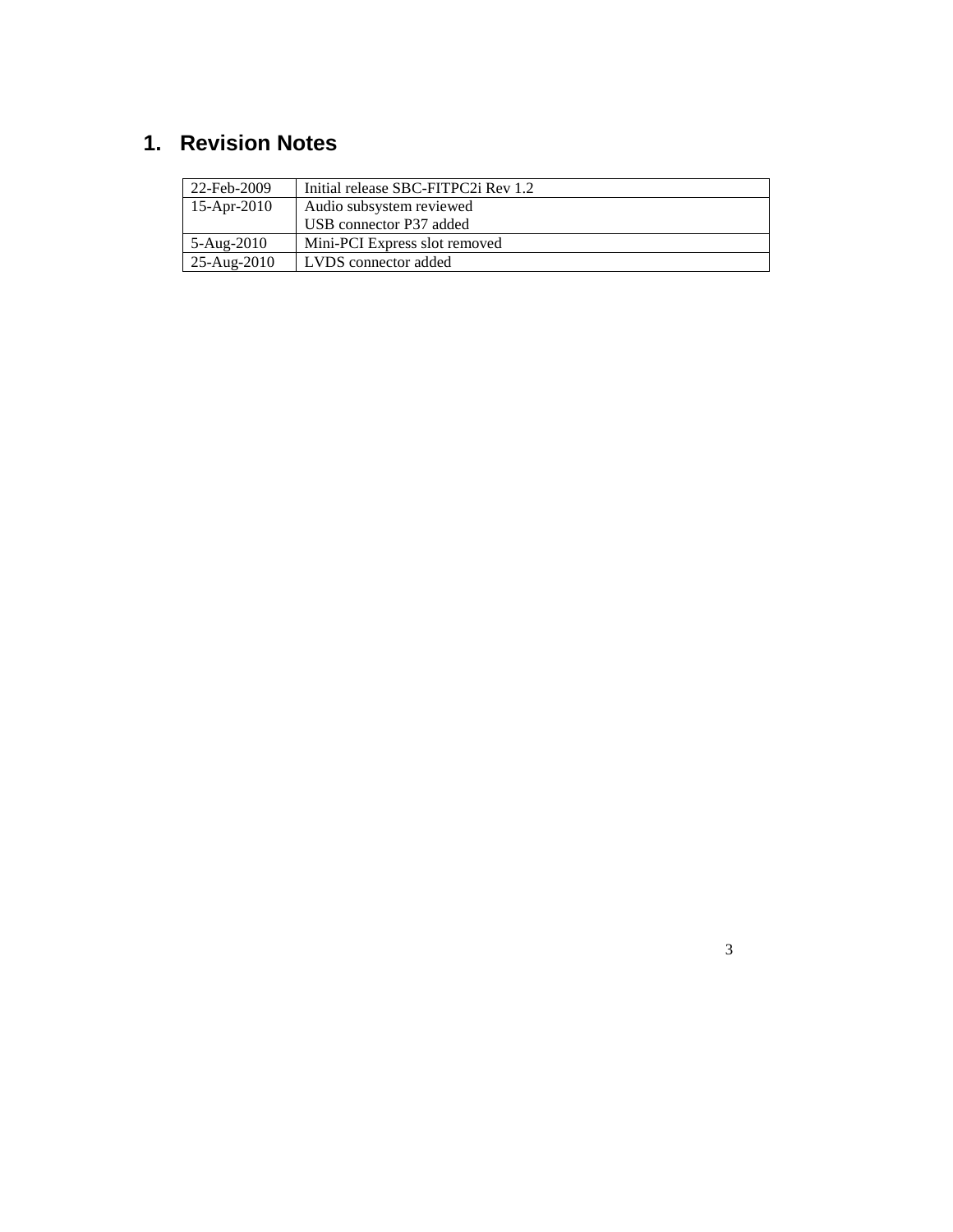# **2. Overview**

# **2.1. Highlights**

| Full-featured PC single board computer, tiny<br>and power saving<br>Intel Atom $Z510@1.1GHz$ or $Z530@1.6GHz$<br><b>CPU</b>                                                                                                                                                                                                                                                                                                                                                                                                                         | The SBC-FITPC2i is a tiny,<br>single board PC based on Intel's<br>Atom processor and US15W<br>chipset. It runs all standard<br>operating systems and software                                                                                                  |
|-----------------------------------------------------------------------------------------------------------------------------------------------------------------------------------------------------------------------------------------------------------------------------------------------------------------------------------------------------------------------------------------------------------------------------------------------------------------------------------------------------------------------------------------------------|----------------------------------------------------------------------------------------------------------------------------------------------------------------------------------------------------------------------------------------------------------------|
| Intel US15W chipset<br>٠<br>Up to 2GB DDR2<br>٠<br>DVI Digital display interface, up to<br>1920x1080<br>LVDS interface<br>٠                                                                                                                                                                                                                                                                                                                                                                                                                         | packages. The SBC-FITPC2i's<br>unique advantages include<br>exceptionally small size, quiet,<br>fanless operation and very low<br>power consumption.                                                                                                           |
| Serial ATA interface<br>٠<br>Bootable onboard solid-state disk (SSD)<br>٠<br>Analog audio: line input/output, mic in<br>٠<br>Coaxial S/PDIF output<br>٠<br>Two 1000BASE-T Ethernet port<br>٠<br>$802.11b/g/n$ WiFi<br>٠<br>7 x USB 2.0 ports<br>٠<br>miniSD Card socket<br>٠<br>Serial COM port, RS-232 signalling<br>٠<br>Consumer IR receiver<br>٠<br>Watchdog<br>٠<br><b>GPIOs</b><br>٠<br>LPC and I2C extension buses<br>٠<br>Phoenix BIOS<br>٠<br>Single 12V supply, 6-9.6W, fanless operation<br>٠<br>Dimensions - 104 x 100.7 x 22.9 mm<br>٠ | The rich feature set of the SBC-<br>FITPC2i is customizable<br>according to the price /<br>performance targets of the user's<br>application. It makes an ideal<br>platform for implementation<br>applications such as home<br>entertainment and point-of-sale. |
| Runs Windows XP, Windows 7 and Linux<br>٠<br>Also available as a fit-PC2i computer with                                                                                                                                                                                                                                                                                                                                                                                                                                                             |                                                                                                                                                                                                                                                                |
| enclosure and hard disk.                                                                                                                                                                                                                                                                                                                                                                                                                                                                                                                            |                                                                                                                                                                                                                                                                |

T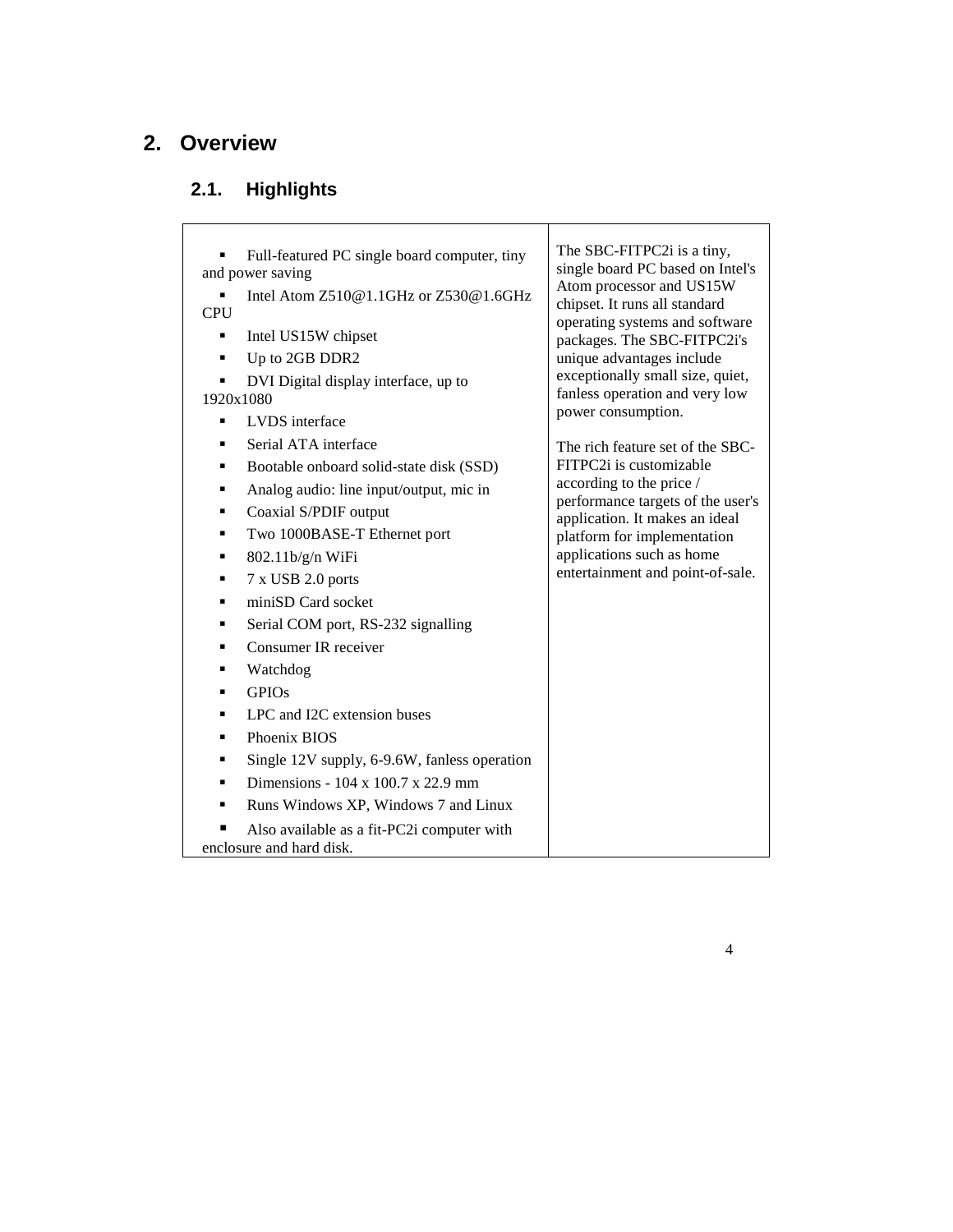# **2.2. Features**

"Option" column specifies the configuration code required to control the particular feature. "+" means that the feature is available always.

| Feature                                                                          | Specifications                                                                                                                                                                   |          |
|----------------------------------------------------------------------------------|----------------------------------------------------------------------------------------------------------------------------------------------------------------------------------|----------|
| <b>CPU</b>                                                                       | Intel Atom Processor: Z530@1.6Ghz 533MHz FSB or<br>Z510@1.1GHz 400MHz FSB. L2: 512KB (dynamic<br>sizing), L1: 32KB IC, 24KB DC. Intel Deep Power Down<br>(C6) technology support | C        |
| Chipset                                                                          | Poulsbo US15 Intel System Controller Hub (INTEL SCH)                                                                                                                             | $+$      |
| Memory                                                                           | 1GB or 2GB DDR2, 533/400 MHz, 64-bit                                                                                                                                             | D        |
| <b>SSD</b>                                                                       | Bootable onboard Solid-State Disk                                                                                                                                                | N        |
| Display interface                                                                | SDVO-based DVI interface. Hot plug support.                                                                                                                                      | $+$      |
| Audio                                                                            | Realtek ALC260, High Definition Audio, Line Out, Line In,<br>Microphone In.                                                                                                      | A        |
| Ethernet                                                                         | Up to two integrated Gigabit PCI-Express controllers<br>Realtek RTL8111                                                                                                          | E        |
| <b>HDD</b> Interface                                                             | SATA-II, using Marvell 88SA8052                                                                                                                                                  | S        |
| Serial COM port                                                                  | RS-232 serial port                                                                                                                                                               | Y        |
| 802.11 b/g capabilities, Ralink chipset. Up to 54 Mbps, 2.4<br>WiFi<br>GHz band. |                                                                                                                                                                                  | W        |
| <b>USB</b>                                                                       | 4 external USB ports + 3 additional onboard connectors:<br>data rate up to 480 Mb/s                                                                                              | $^{+}$   |
| <b>Infrared</b>                                                                  | USB based consumer infra red receiver                                                                                                                                            |          |
| <b>BIOS</b><br>Phoenix SecureCore BIOS                                           |                                                                                                                                                                                  | $+$      |
| SDIO/LVDS                                                                        | MiniSD Card connector supporting SDIO1.1 and MMC4.1<br>LVDS connector                                                                                                            | $+$<br>L |
| <b>GPIOs</b>                                                                     | 3 GPIOs are available                                                                                                                                                            | $+$      |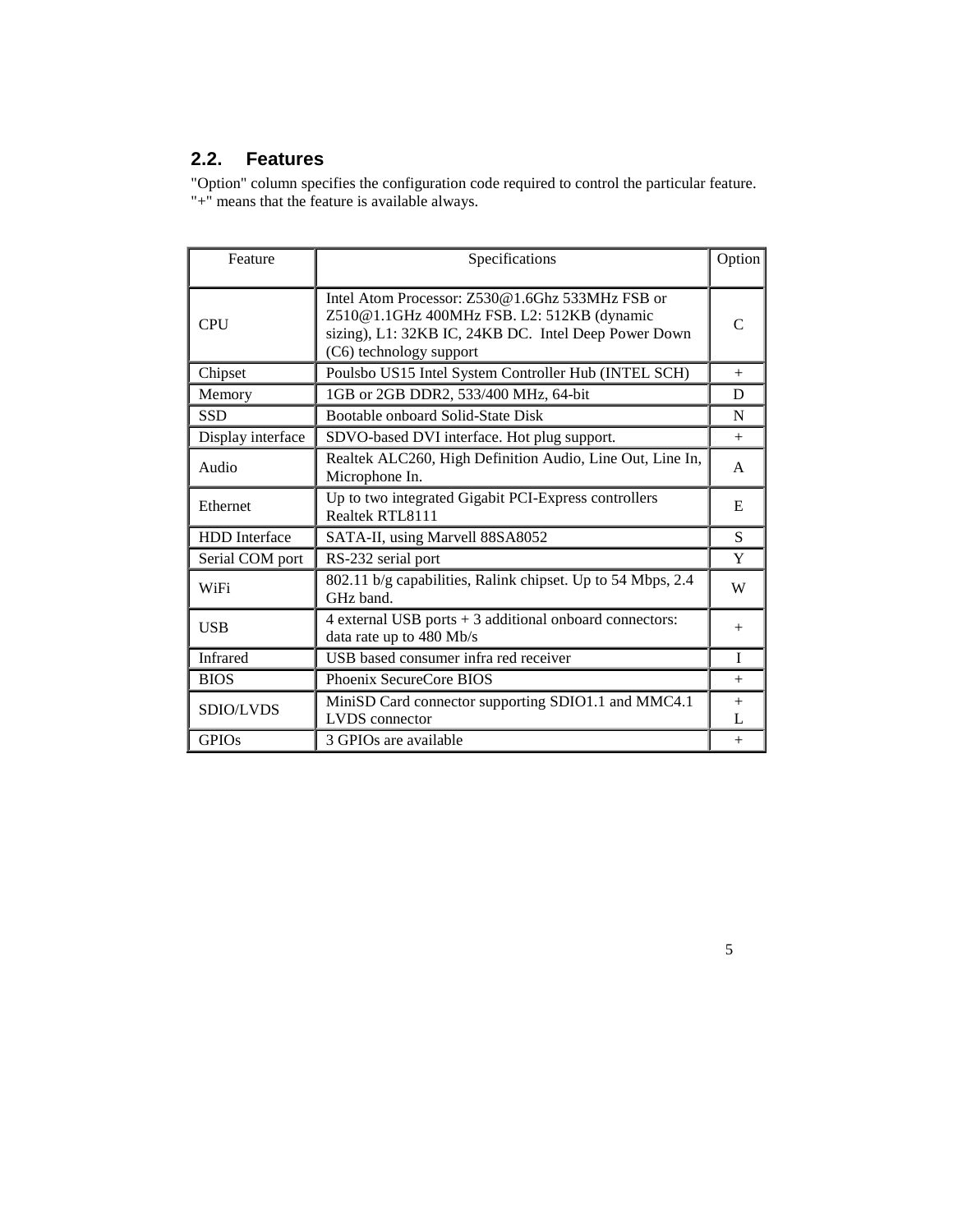| Active consumption       | All contents, excluding off-board components 6-9.6 W                                                                                                                                                                                                                                                  |
|--------------------------|-------------------------------------------------------------------------------------------------------------------------------------------------------------------------------------------------------------------------------------------------------------------------------------------------------|
| Sleep consumption        | 0.7-1.2 W, depending on configuration and mode                                                                                                                                                                                                                                                        |
| <b>Dimensions</b>        | $104 \times 96$ mm, not including connectors, $104 \times 100.7$ including<br>connectors and buttons. Height: 22.9mm                                                                                                                                                                                  |
| Weight                   | 90 g                                                                                                                                                                                                                                                                                                  |
| <b>MTBF</b>              | $> 100,000$ hours                                                                                                                                                                                                                                                                                     |
| Operation<br>temperature | Commercial: $0^{\circ}$ to $70^{\circ}$ C<br>Extended: $-20^{\circ}$ to $70^{\circ}$ C<br>Industrial: $-40^{\circ}$ to 85 $^{\circ}$ C<br>* specified for board only, measured on component case<br>* industrial and extended temperature certifications are not<br>applicable for RTC backup battery |
| Storage temperature      | -40 $\rm{^{\circ}}$ to 85 $\rm{^{\circ}}$ C                                                                                                                                                                                                                                                           |
| Relative humidity        | 10% to 90% (operation)<br>05% to 95% (storage)                                                                                                                                                                                                                                                        |

#### **Electrical, Mechanical and Environmental Specifications**

# **3. System Components**

### **3.1. Intel Atom CPU**

The SBC-FitPC2i utilizes an Intel® Atom Z5xx series CPU.

The Intel® Atom Z5xx series processor is built on 45-nanometer process technology — the first generation of low-power IA-32 micro-architecture specially designed for the new class of Mobile Internet Devices (MID).

The following list provides some of the key features on this processor:

- New single-core processor for mobile devices with enhanced performance
- On die, primary 32-kB instructions cache and 24-kB write-back data cache
- 100-MHz and 133-MHz Source-Synchronous front side bus (FSB)
- Supports Hyper-Threading Technology 2-threads
- On die 512-kB, 8-way L2 cache
- Support for IA 32-bit and Intel<sup>®</sup> 64 architecture
- Intel® Virtualization Technology (Intel® VT)
- Intel® Streaming SIMD Extensions 2 and 3 (Intel® SSE2 and Intel® SSE3) and Supplemental Streaming SIMD Extensions 3 (SSSE3) support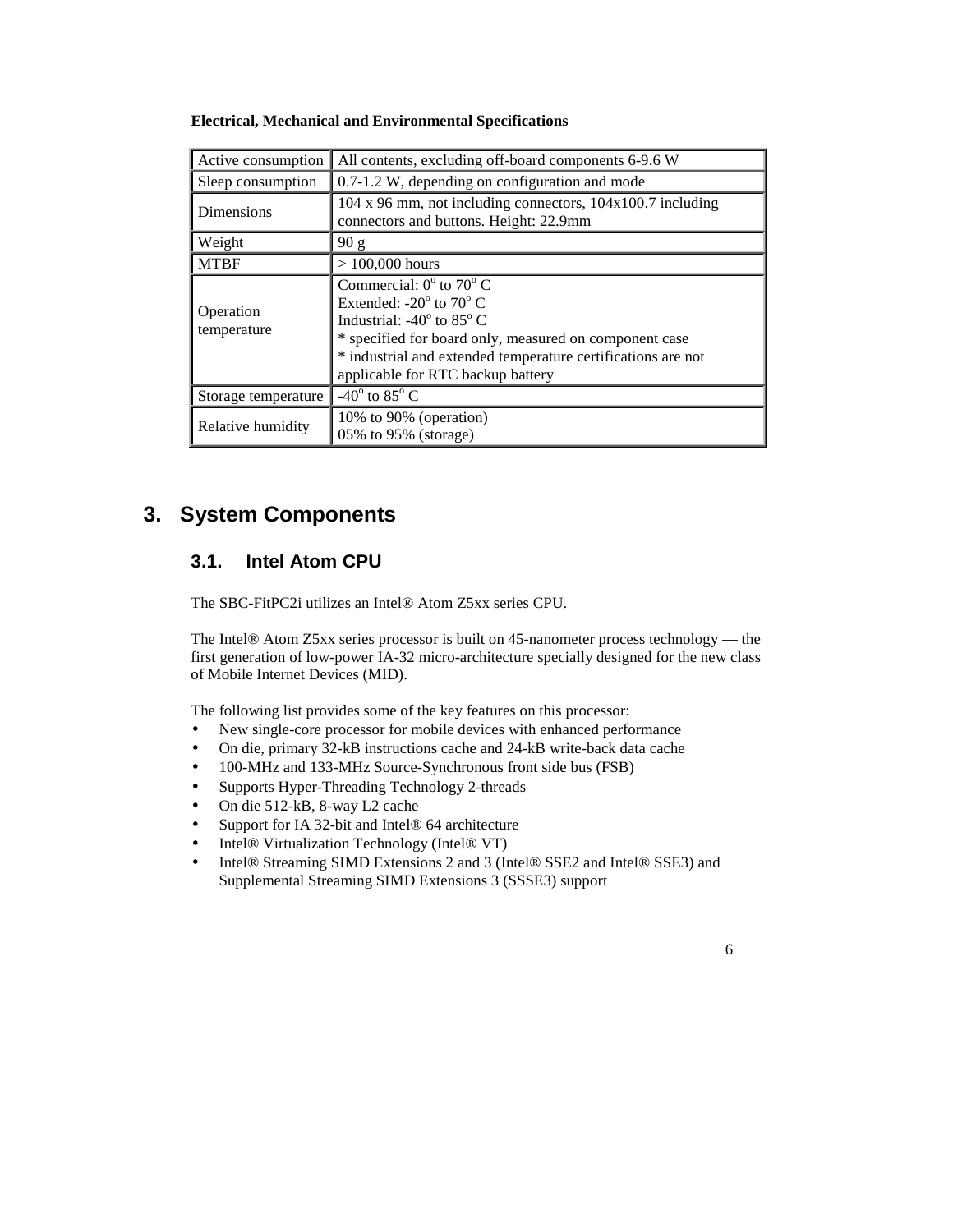- Supports new CMOS FSB signaling for reduced power
- Micro-FCBGA8 packaging technologies
- Thermal management support via TM1 and TM2
- FSB Lane Reversal for flexible routing
- Supports  $CO/C1(e)/C2(e)/C4(e)$
- New C6 Deep Power Down Technology
- L2 Dynamic Cache Sizing
- New Split-VTT support for lowest processor power state
- Advanced power management features including Enhanced Intel SpeedStep® Technology
- Execute Disable Bit support for enhanced security

# **3.2. Chipset**

The SBC-FitPC2i uses an Intel® System Controller Hub (Intel® SCH) US15W chipset.

The Intel® SCH chipset component of the Atom low power platform, combines functionality normally found in separate GMCH (integrated graphics, processor interface, memory controller) and ICH (on-board and end-user I/O expansion) components into a single component consuming less than 2.3 W of thermal design power.

# **3.3. Graphics System**

The SBC-FitPC2i graphics system is based on the Intel® SCH integrated graphics controller, based on Intel® GMA500 architecture. The SBC-FitPC2i board features an HDMI connector (J14) providing DVI output. DVI output is formed using a Chrontel CH7307C DVI transmitter in revisions 1.2 and 1.2x.

#### **Graphics Controller Description:**

The Intel SCH provides integrated graphics (2D and 3D) and high-definition video decode capabilities with minimal power consumption.

The highly compact IGD contains advanced shader architecture (model 3.0+) that performs pixel shading and vertex shading within a single hardware accelerator. The processing of pixels is deferred until they are determined to be visible, which minimizes access to memory and improves render performance.

The Intel SCH supports full hardware acceleration of video decode standards such as H.264, MPEG2, MPEG4, VC1, and WMV9.

# **3.4. Audio System**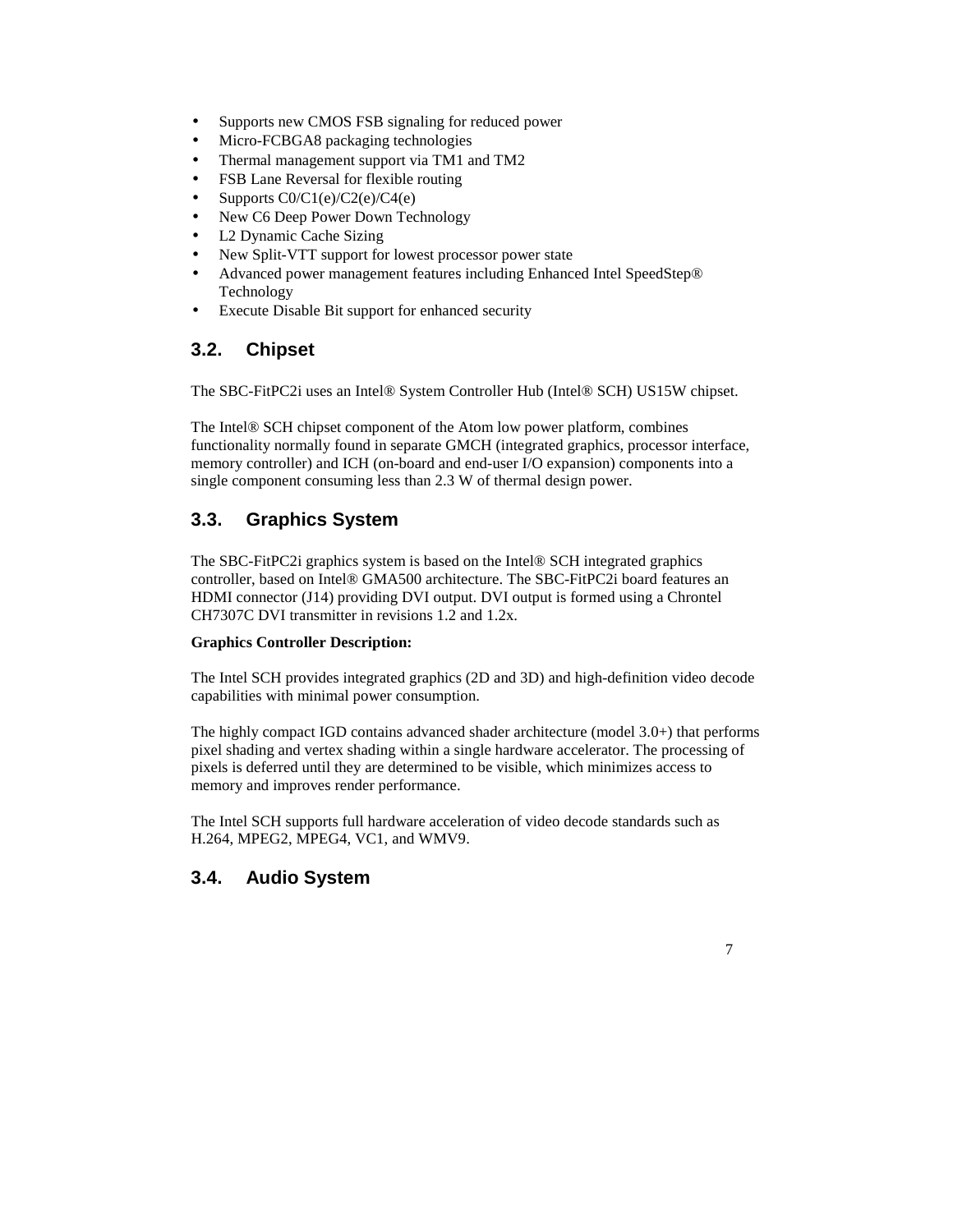The audio system of the SBC-FitPC2i is implemented using Realtek ALC662 – a 5.1 channel high-definition audio codec chip in a 2-channel mode.

- The line stereo output connects to the on-board audio jack (P9).
- The line-in and microphone inputs are connected together to a 3.5mm audio jack (P4).

| <b>Parameter</b>                         | Min   | <b>Typ</b> | <b>Max</b> | <b>Units</b> |
|------------------------------------------|-------|------------|------------|--------------|
| <b>Full Scale Input Voltage</b>          |       |            |            |              |
| All Inputs $(gain=0dB)$                  |       | 1.6        |            | Vrms         |
| All ADC                                  |       | 1.4        |            | <b>Vrms</b>  |
| <b>Full Scale Output Voltage</b>         |       |            |            |              |
| All DAC                                  |       | 1.4        |            | <b>Vrms</b>  |
| S/N (A Weighted)                         |       |            |            |              |
| Headphone amp                            |       | 98         |            | dB FSA       |
| <b>ADC</b>                               |       | 90         |            | dB FSA       |
| <b>DAC</b>                               |       | 98         |            | dB FSA       |
| THD+N                                    |       |            |            |              |
| Headphone amp (32 Ohm load)              |       | -75        |            | dB FS        |
| <b>ADC</b>                               |       | $-85$      |            | dB FS        |
| <b>DAC</b>                               |       | -92        |            | dB FS        |
| <b>Frequency Response</b>                |       |            |            |              |
| ADC, DAC                                 | 20000 |            |            | Hz           |
| <b>Crosstalk Between Output Channels</b> |       |            |            |              |
| 1kHz                                     |       | $-90$      |            | dB           |
| $20$ kHz                                 |       | $-80$      |            | dB           |
| Input Impedance (gain=0dB)               |       | 40         |            | kOhm         |
| <b>Output Impedance</b>                  |       |            |            |              |
| Line Output                              |       | 100        |            | Ohm          |

Audio Specifications: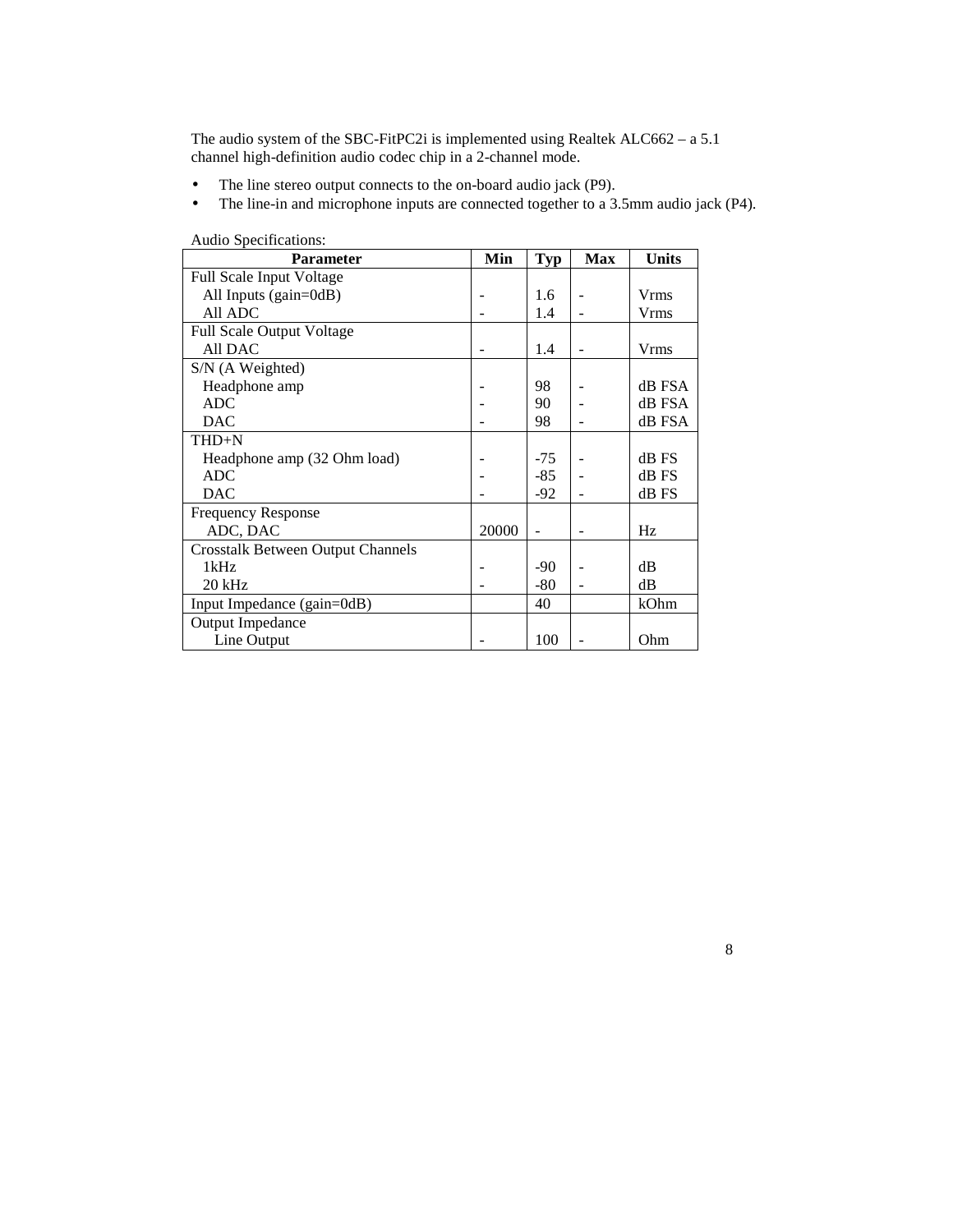### **3.5. Power System and Power Consumption**

The SBC-FitPC2i is designed to work with a large range of power sources. It provides stable system functionality with input voltage in the range of 7.5V-15V. An unregulated power supply may be used as long as peaks of supply voltage don't exceed the input voltage range.

#### **Power Modes and Power Consumption**

There are three typical working modes: Off, Suspend to RAM (STR) and Full Operating mode.

During Full Operating mode, power consumption may vary depending on both the software installed on the system and on the CPU / system load.

Current consumption

| Measuring conditions: $V$ in = 12V, no peripheral devices connected |  |  |  |
|---------------------------------------------------------------------|--|--|--|
|---------------------------------------------------------------------|--|--|--|

| Mode                  | Min   | Max   |
|-----------------------|-------|-------|
| Off                   | 70mA  | 90mA  |
| Suspend to RAM        | 70mA  | 100mA |
| <b>Full Operating</b> | 0.45A | 0.8A  |

#### **Backup Power for RTC and CMOS memory**

The SBC-FitPC2i implements backup power for RTC and CMOS settings. There is an onboard rechargeable Li-AL battery, 18mAh. The battery is constantly charged while the power supply is connected. The RTC will retain system time and CMOS setting for at least 100 days when the system is unpowered (as long as the system was connected to a power supply for at least 24 hours prior to power-down).

It's possible to reset CMOS data to default shorting J4B2 connector pins for several seconds once the system is unpowered.

#### **Power Supply for USB Devices**

The SBC-FitPC2i has 6 USB ports, each one capable of providing up to 500mA. Total power consumption from USB ports should not exceed 1.5A.

#### **Wake-up Events**

The system can wake-up from STR state by the following events:

- On/Off button
- RTC
- USB keyboard/mouse activity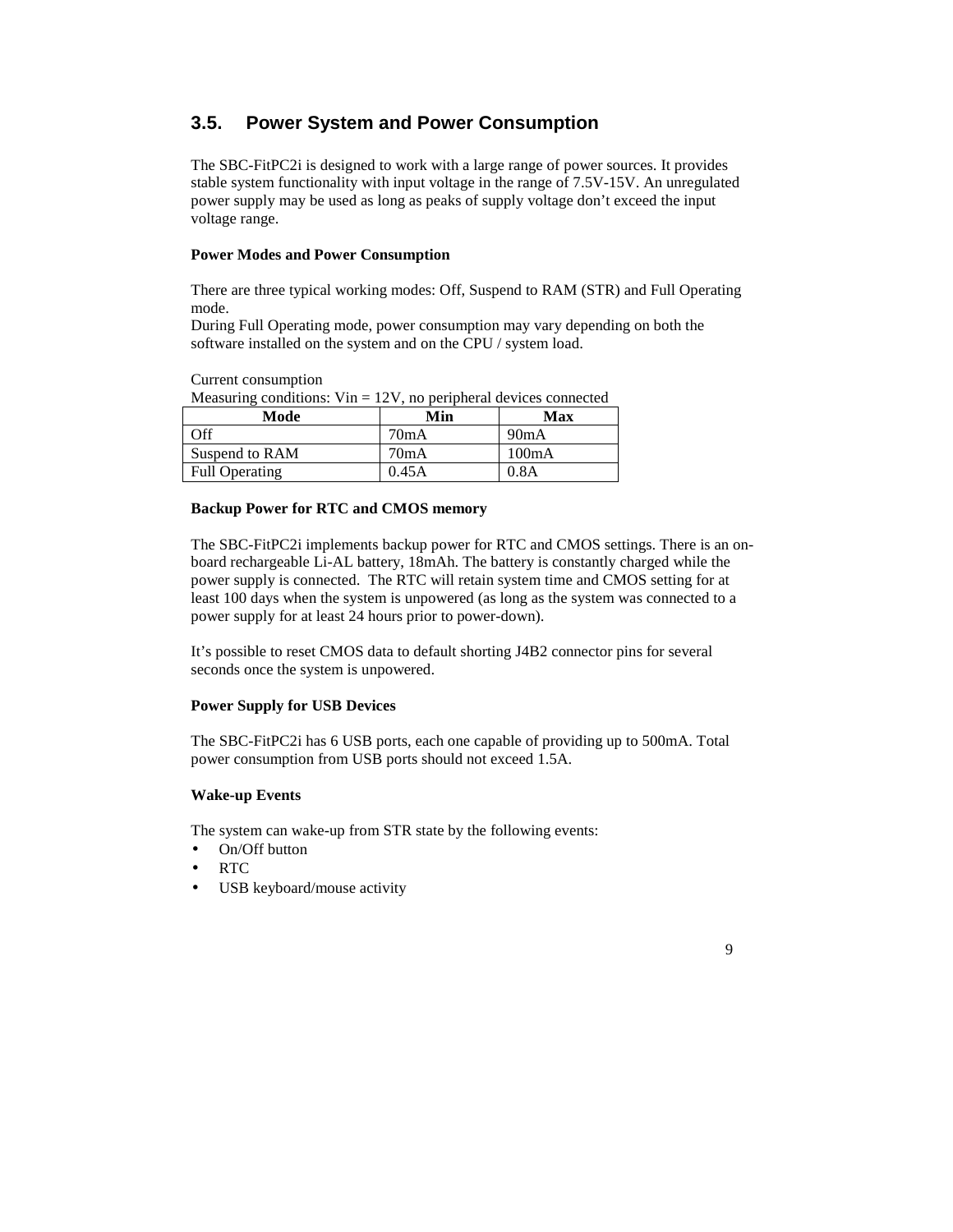Note: USB and RTC wakeup events are available only with BIOS from 21-Jul-2009 or later.

In order to enable wake on USB keyboard / mouse in Windows XP, do the following:

- Open REGEDIT
- Create a new key called *HKLM\System\CurrentControlSet\USB*
- Create a new DWORD value *HKLM\System\CurrentControlSet\USB\USBBIOSx* and set it to 00000000

Restart the computer

The Power management TAB in HID should be available - check "bringing device out of the standby" option.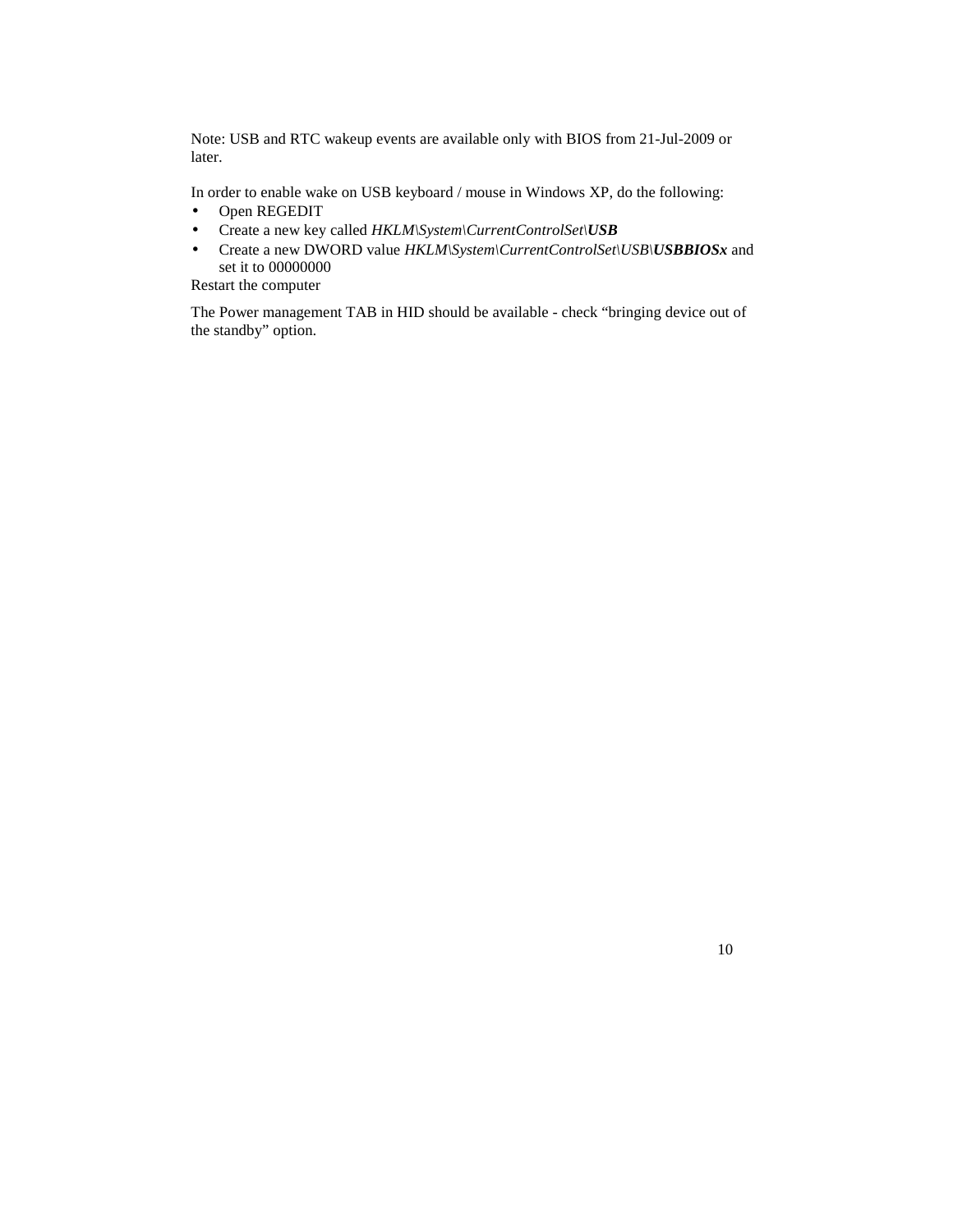### **3.6. Watchdog**

The SBC-FitPC2i implements watchdog timer using 8-bit count-down timer clocked by 1Hz. Watchdog generates system-reset event when the counter reaches zero.

Note: watchdog functionality is available only with BIOS from 21-Jul-2009 or later.

#### **Operation**

Using watchdog requires an appropriate driver to be installed before enabling a watchdog in BIOS. To enable or disable the watchdog enter BIOS Setup (F2), go to "Advanced" menu and change "Watchdog Timer" option to On/Off accordingly. Once the "Watchdog Timer" option enabled the timeout can be set 31-255 seconds. Entering setup temporary disables watchdog operation regardless to current state.

#### **Reference code**

*/\*This code will work in DOS only.\*/* 

```
 void SendData( unsigned char command ,unsigned char data ) 
{ 
       outp(0x4c,command); 
       delay(100); 
       outp(0x48,data); 
       delay(200); 
} 
/*Set watchdog timeout. 
This function must be called before timeout ends to prevent system reset. */ 
void EnableWatchd(unsigned char time) 
{ 
      SendData(1,1); 
      SendData(2,time); 
} 
void DisableWatchd() 
{
```
 *SendData(1,0); SendData(2,0);* 

```
}
```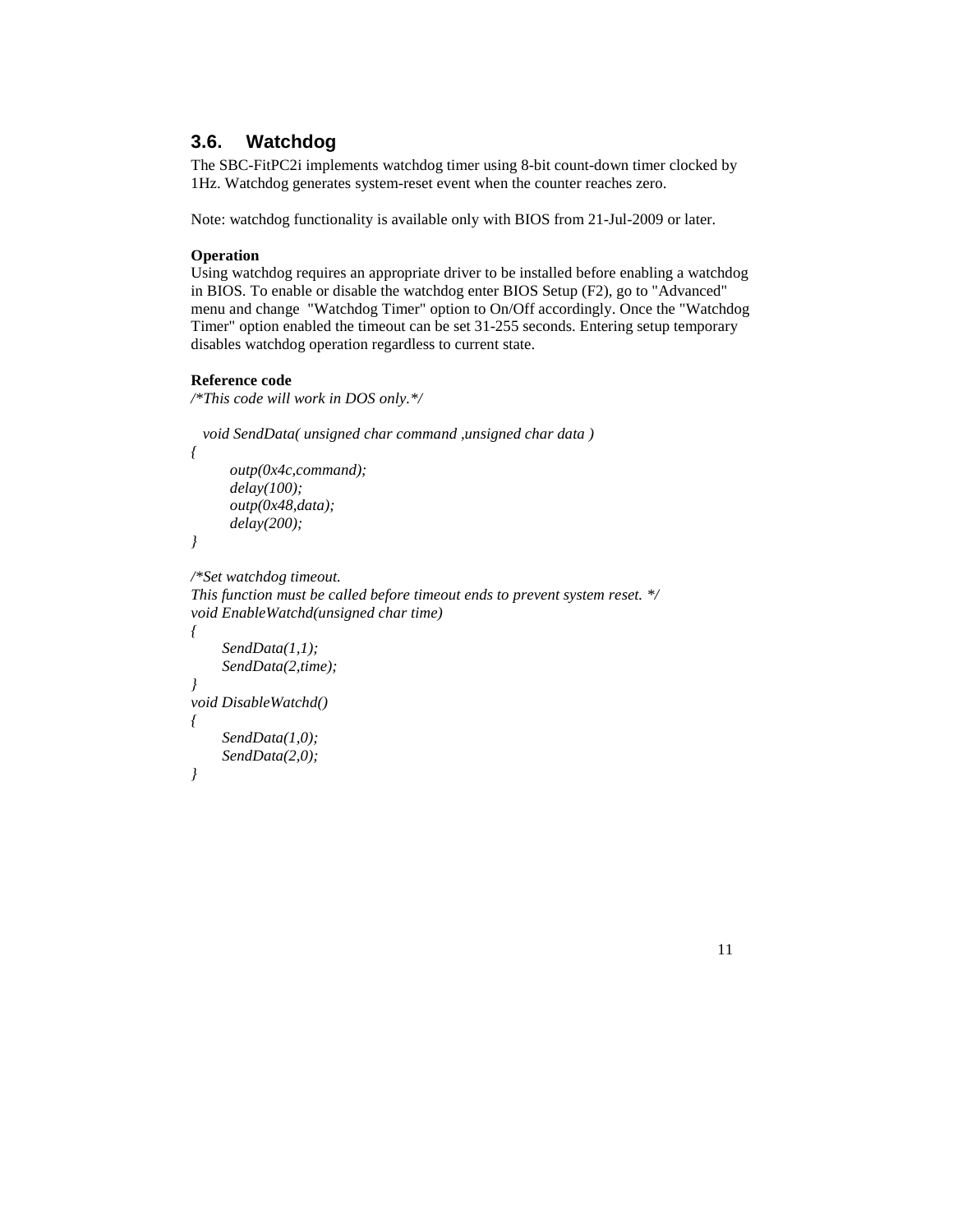# **4. Peripheral Interfaces & Connectors**

### **4.1. USB Interface (P1, P2, U27, P37, P32)**

The SBC-FitPC2i USB provides a total of 7 USB ports. The USB interface is provided directly by Intel® SCH USB controller that implements UHCI and EHCI host controller architecture and complies with USB 1.1 and 2.0 standards.

Connectors P1, P2 - miniUSB type AB:

| Pin                       | <b>Name</b> |
|---------------------------|-------------|
|                           | USB VCC     |
| 2                         | USB N       |
| $\boldsymbol{\mathsf{R}}$ | USB P       |
| 4                         | N/C         |
|                           | <b>GND</b>  |

Connectors P38, P40 – shrouded headers for internal add-indevices:

| Pin                         | <b>Name</b>       |
|-----------------------------|-------------------|
|                             | $USB_VCC$ (3.3V)  |
| $\mathcal{D}_{\mathcal{A}}$ | USB N             |
| 3                           | USB P             |
|                             | <b>GND</b>        |
| 5                           | LED (DS2) Enable# |
|                             | N/C               |

Note: P38 and P40 provide 3.3V as a USB\_VCC.

Note: P40 is routed to the same port as P32 pins 5..8.

Note: USB port on connectors P40 and P38 are connected to the EHCI USB 2.0 controller only. Therefore they will only work with high-speed devices (480Mbps) such as storage devices, advanced cameras, etc.

Connector U27 – USB, dual stacked type A connector. Optionally may be installed lowprofile single USB connector P37.

| Pin | <b>Name</b>    |
|-----|----------------|
|     | <b>USB_VCC</b> |
|     | USB N          |
|     | USB P          |
|     | <b>GND</b>     |

Connector P32 – optional USB dual-port 100-mil header: **Pin Name**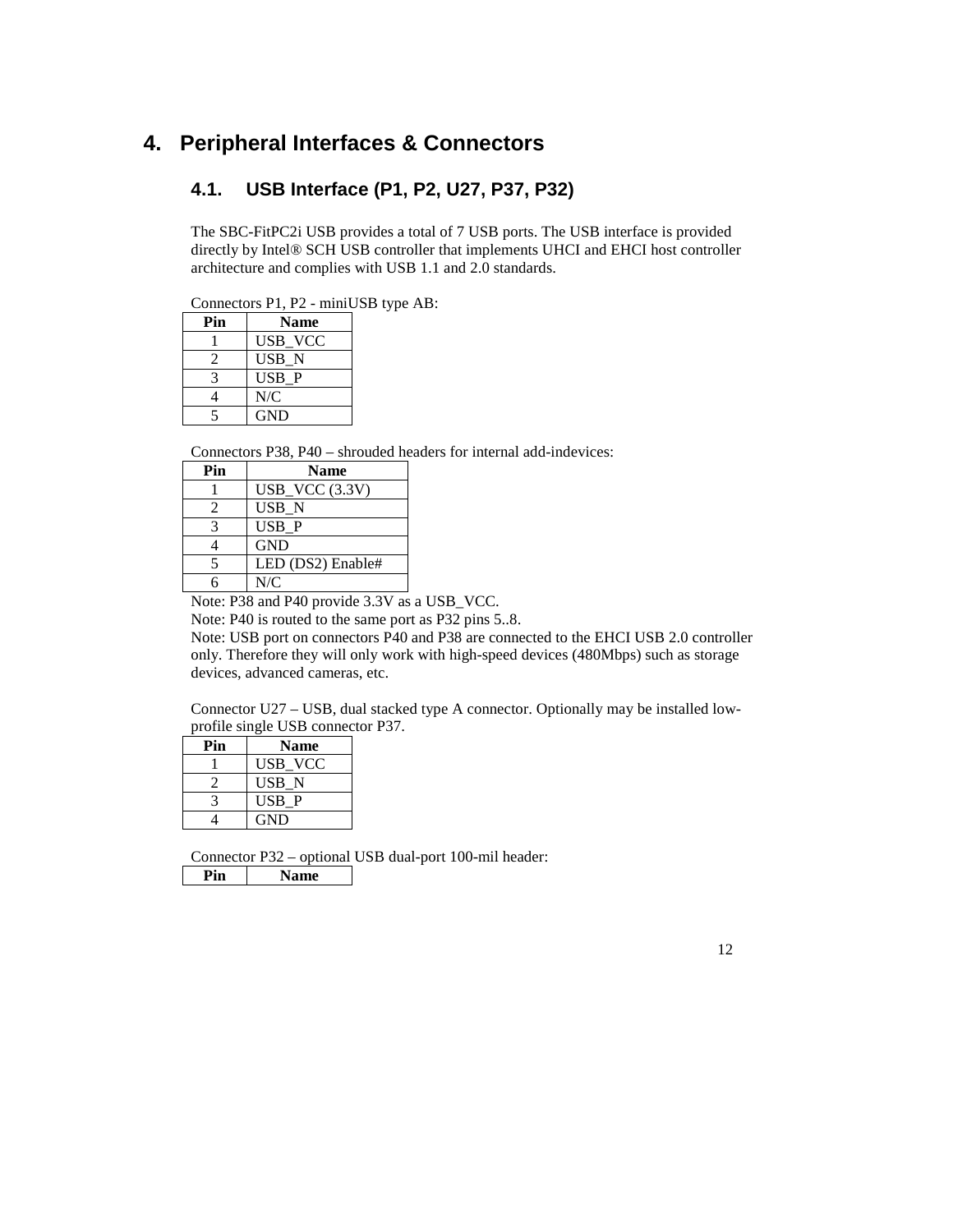|   | USB VCC          |
|---|------------------|
| 2 | USB N            |
| 3 | USB P            |
| 4 | GND              |
| 5 | USB VCC          |
| 6 | USB <sub>N</sub> |
|   | USB P            |
|   | GND              |

Note: USB port on connector P32 pins 5..8 is connected to the EHCI USB 2.0 controller only. Therefore it works only with high-speed devices (480Mbps) such as storage devices, advanced cameras, etc.

# **4.2. MMC/SDIO/SD (P7)**

The SBC-FitPC2i MMC/SDIO/SD interface is based on the SDIO controller of the Intel® SCH chipset.

The controller supports MMC4.0 and SDIO1.1 specifications. MMC 4.0 transfer rates can be up to 48 MHz with bus widths of 1 or 4 bits. SDIO 1.1 supports transfer rates of up to 24 MHz and bus widths of 1 or 4 bits.

The MMC controller signals are routed to the on-board mini-SD socket (P7). This socket is available only if option "L" (LVDS interface) is not selected.

| Pin | <b>Name</b> | Pin | <b>Name</b> |
|-----|-------------|-----|-------------|
|     | SD DAT3     | 8   | SD DAT1     |
| 2   | SD CCMD     |     | SD DAT2     |
| 3   | <b>GND</b>  | 10  | N/C         |
|     | VCC_SDIO    | 11  | N/C         |
| 5   | SD CLK      | 12  | SD CD       |
| 6   | <b>GND</b>  | 13  | <b>GND</b>  |
|     | SD DAT0     |     |             |

Connector P7, standard mini-SDIO socket:

# **4.3. HDMI Connector (J14)**

The SBC-FitPC2i provides a DVI interface using an HDMI connector.

Connector J14, standard HDMI-A connector: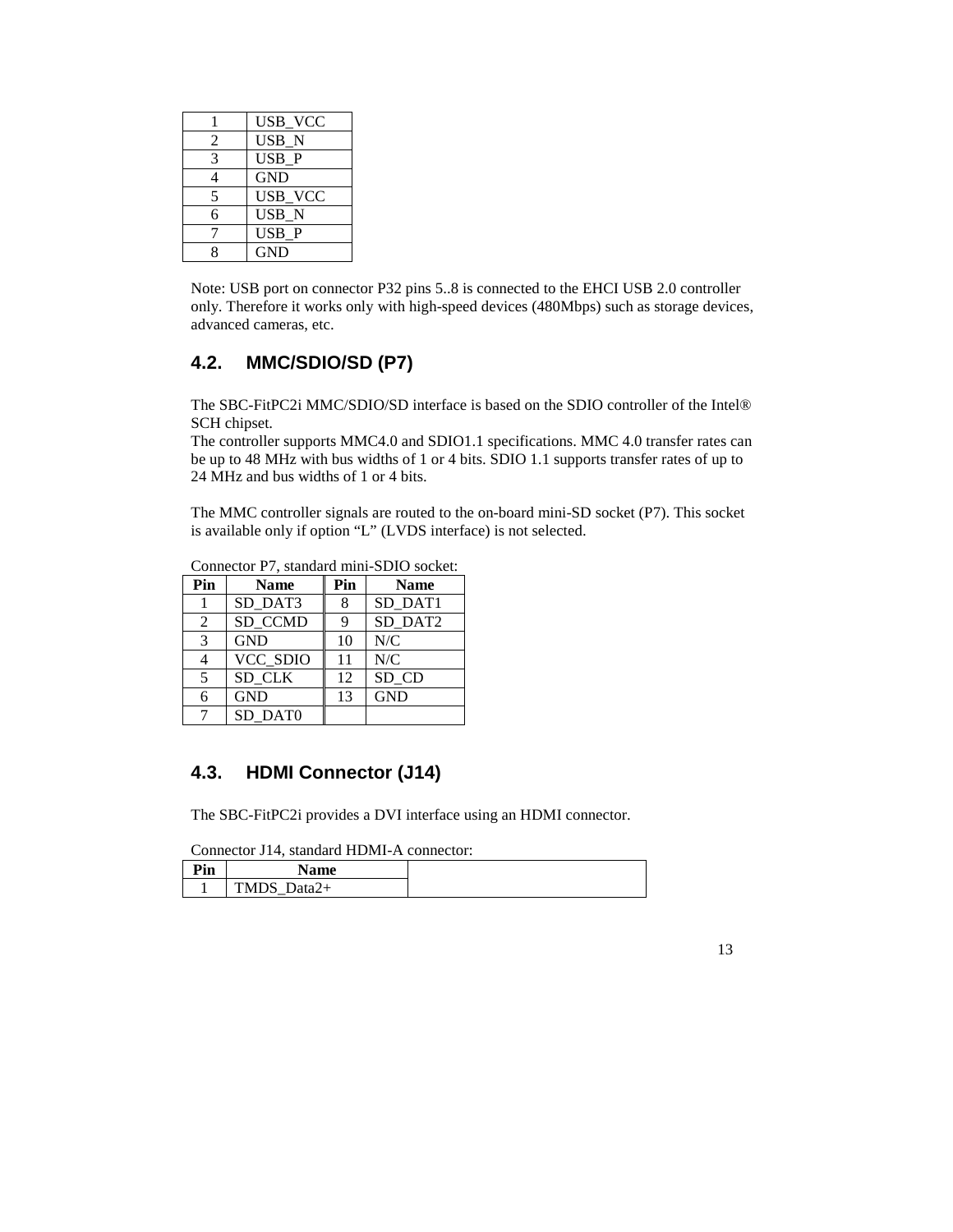| 2              | <b>GND</b>      |       |
|----------------|-----------------|-------|
| 3              | TMDS_Data2-     |       |
| $\overline{4}$ | TMDS_Data1+     |       |
| 5              | <b>GND</b>      |       |
| 6              | TMDS_Data1-     |       |
| 7              | TMDS_Data0+     |       |
| 8              | <b>GND</b>      | 19_1Z |
| 9              | TMDS_Data0-     | 遠     |
| 10             | TMDS_Clock+     |       |
| 11             | <b>GND</b>      |       |
| 12             | TMDS_Clock-     |       |
| 13             | N/C             |       |
| 14             | N/C             |       |
| 15             | DDC_SCL         |       |
| 16             | DDC SDA         |       |
| 17             | <b>GND</b>      |       |
| 18             | $+5$ V          |       |
| 19             | Hot_Plug_Detect |       |

# **4.4. Main Power Connector (J8, P29)**

The main power connector is a round DC jack with a 3.9mm external diameter and a 1.5mm internal diameter. Outer contact is connected to GND and inner contact to VCC\_IN.

The connector is compatible with the power supply available from CompuLab.

There is an optional 100MIL header (P29), which may be assembled in place of J8.

| <b>Name</b> |
|-------------|
| GND         |
| 'C IN       |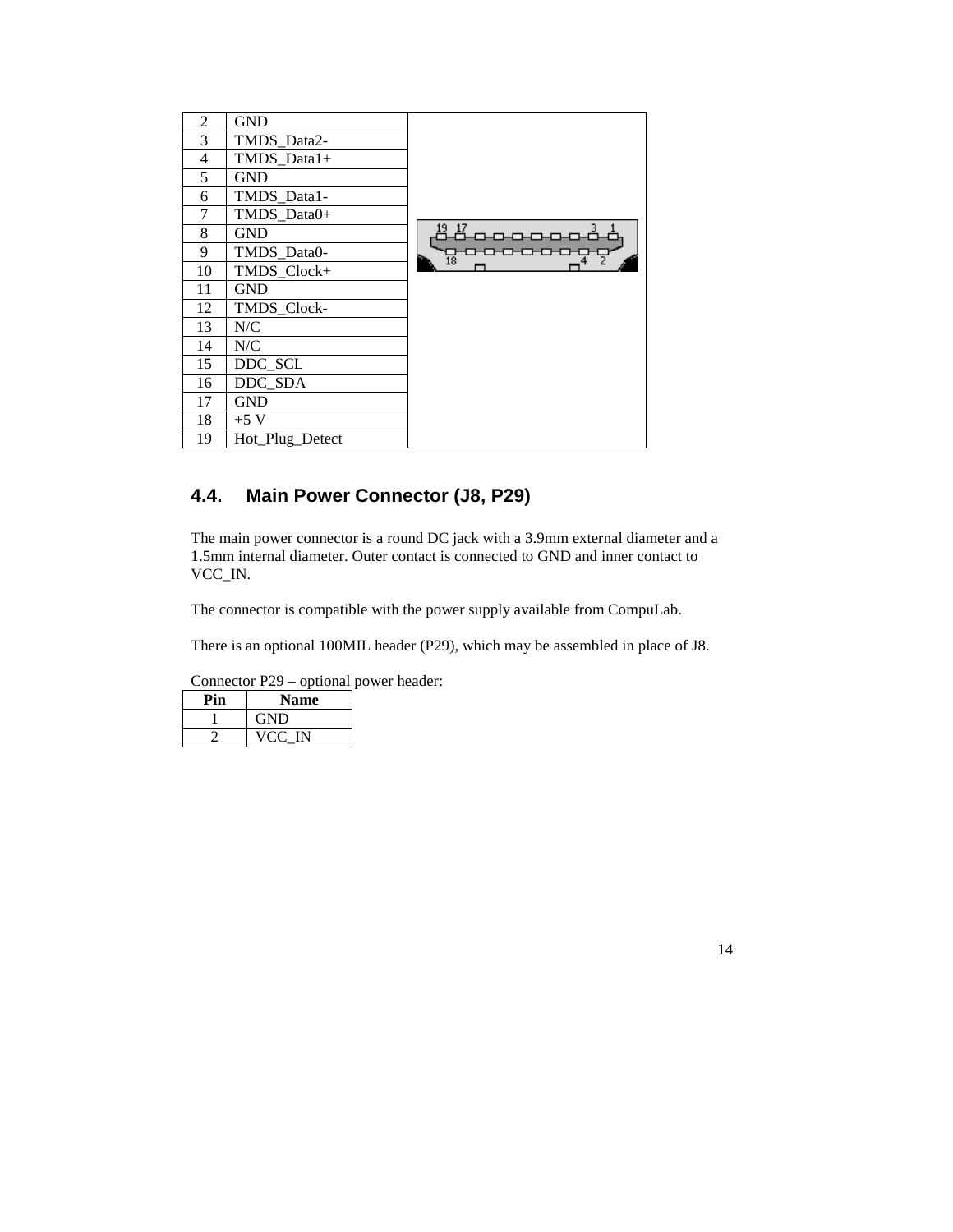# **4.5. Audio Interface (P4, P9)**

The SBC-FitPC2i provides 2-channel high-definition audio. The following interfaces are provided:

- Stereo line output
- Stereo line/mic input

Each interface is connected to a dedicated 3.5mm jack.



| Pin           | Signal           | <b>Mating plug pin</b> |
|---------------|------------------|------------------------|
|               | <b>AGND</b>      | Sleeve                 |
|               | <b>SPDIF</b> out | $2nd$ ring             |
| $\mathcal{F}$ | Line out right   | Ring                   |
|               | Line out left    | Tip                    |
| CO            | N/C              |                        |
| $\cap$ N      | N/C              |                        |

Note: if only the analog stereo output is required with no SPDIF functionality, the same plug as for P4 may be used.

Line in (P4):

| Jack pin-out | <b>Mating plug</b> |
|--------------|--------------------|
| ۰O           | Middle ring        |
| 3 ه          | 2.5mm plug         |
| $^{\circ}$   | Outer ring         |
| 5ه           | m:                 |

| Pin | Signal            | <b>Mating plug pin</b> |
|-----|-------------------|------------------------|
|     | Line in/mic left  | $T_{1D}$               |
|     | NC.               |                        |
|     | Line in/mic right | Middle ring            |
|     | Analog GND        | Outer ring             |

# **4.6. Serial ATA Interface**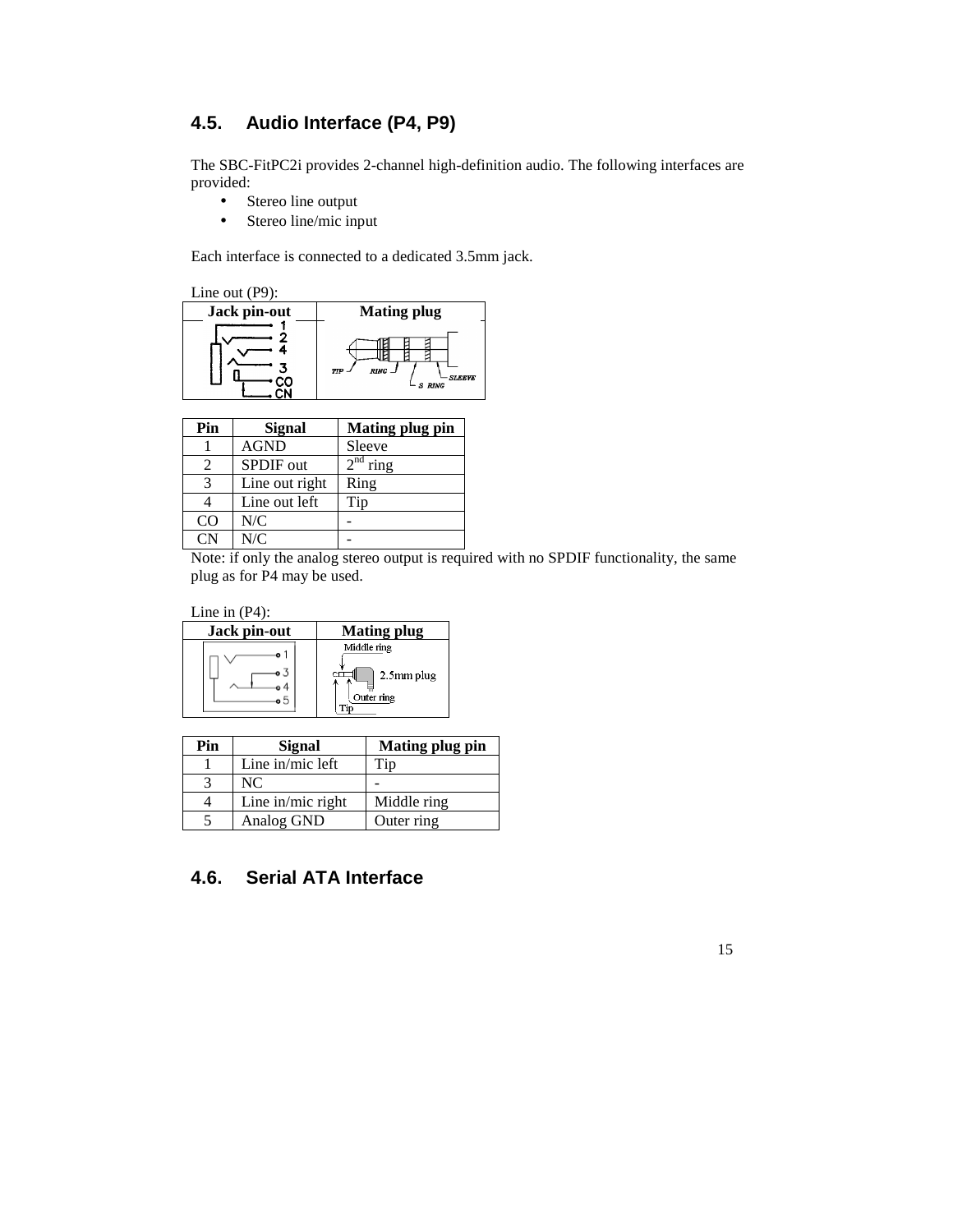This interface is available only in modules with the "S" option. The SBC-FitPC2i serial ATA (SATA) interface is provided by an Intel® SCH IDE controller and Marvell 88SA8052 SATA bridge.

The SATA host bridge is defined as a slave device on the Intel® SCH controller's IDE bus. It supports ATA/ATAPI PIO mode, UDMS mode at transfer rates 16.7 to 150 MB/sec, power-save modes and hot-plug.

A proprietary add-on board called SATA-ADP is used to interface the hard drive to the SBC-FitPC2i. It connects to 12-pin headers (P30, P31) on SBC-FitPC2i and features a combo SATA connector providing both data and power for a single 2.5" HDD or SSD.

SATA interface, data:

| Pin          | <b>Name</b> |         |
|--------------|-------------|---------|
|              | <b>GND</b>  |         |
|              | $TX+$       |         |
| $\mathbf{z}$ | TX-         | nnnnnnn |
|              | <b>GND</b>  |         |
|              | RX-         |         |
|              | $RX+$       |         |
|              | <b>GND</b>  |         |

#### SATA interface, power:

| Pin            | , <b></b><br><b>Name</b> |                     |
|----------------|--------------------------|---------------------|
| 1              | N/C                      |                     |
| $\overline{2}$ | N/C                      |                     |
| $\overline{3}$ | N/C                      |                     |
| $\overline{4}$ | GND                      |                     |
| $\overline{5}$ | <b>GND</b>               |                     |
| 6              | <b>GND</b>               |                     |
| $\tau$         | VCC <sub>5</sub>         | 00000000000000      |
| 8              | VCC <sub>5</sub>         | $\sqrt{12}$<br>1415 |
| 9              | VCC <sub>5</sub>         |                     |
| 10             | <b>GND</b>               |                     |
| 11             | <b>GND</b>               |                     |
| 12             | <b>GND</b>               |                     |
| 13             | N/C                      |                     |
| 14             | N/C                      |                     |
| 15             | ${\rm N\hspace{-1pt}}/C$ |                     |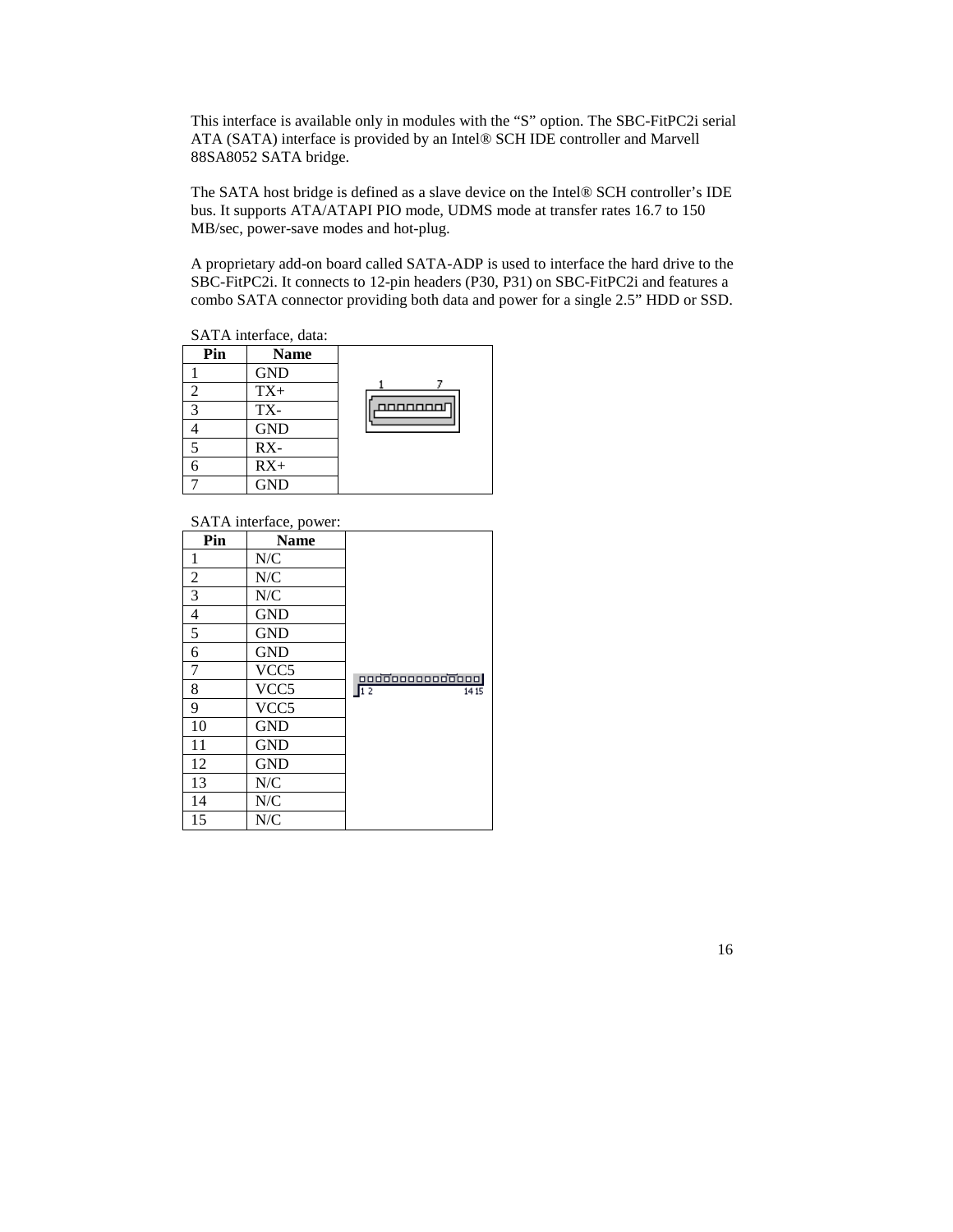# **4.7. LAN Ports (P26)**

The SBC-FitPC2i provides up to two Gigabit Ethernet ports implemented by a Realtek RTL8111x Gigabit Ethernet controller.

The RTL8111x offers data transmission over a CAT 5 UTP or CAT 3 UTP (10Mbps only) cable. Functions such as Crossover Detection and Auto-Correction, polarity correction, adaptive equalization, crosstalk cancellation, echo cancellation, timing recovery and error correction are implemented to provide robust transmission and reception capability at high speed. The RTL8111x is compliant with IEEE 802.3u specifications for 10/100Mbps Ethernet and IEEE 802.3ab specifications for 1000Mbps Ethernet.

The RTL8111x is fully compliant with Microsoft® NDIS5, NDIS6 (IPv4, IPv6, TCP, UDP) Checksum and Segmentation Task-offload (Large and Giant send) features, and supports IEEE 802 IP Layer 2 priority encoding and IEEE 802.1Q Virtual bridged Local Area Network (VLAN).

| Pin | <b>Name</b> | <b>Description</b>        |
|-----|-------------|---------------------------|
|     | $BI$ $DA+$  | Bi-directional pair $A +$ |
| 2   | BI DA-      | Bi-directional pair A -   |
| 3   | BI DB+      | Bi-directional pair $B +$ |
| 4   | $BI$ $DC+$  | Bi-directional pair $C +$ |
| 5   | BI DC-      | Bi-directional pair C -   |
| 6   | BI DB-      | Bi-directional pair B -   |
| 7   | BI DD+      | Bi-directional pair $D +$ |
| 8   | BI DD-      | Bi-directional pair D -   |

The Ethernet interface is available through a dual RJ-45 connector P34 or single RJ-45 connector P36.

# **4.8. Serial COM Port (P17, P41)**

Ultra mini serial connectors P17 and P41 provide serial connectivity using RS-232 signaling. Interface cable is available from CompuLab.

| Pin | <b>Name</b> |   |
|-----|-------------|---|
|     | <b>TX</b>   | 8 |
| 2   | <b>RTS</b>  |   |
| 3   | RX          |   |
|     | <b>CTS</b>  |   |
| 5   | <b>DTR</b>  |   |
| 6   | <b>DSR</b>  |   |
|     | ${\rm N/C}$ |   |
| O   | <b>GND</b>  |   |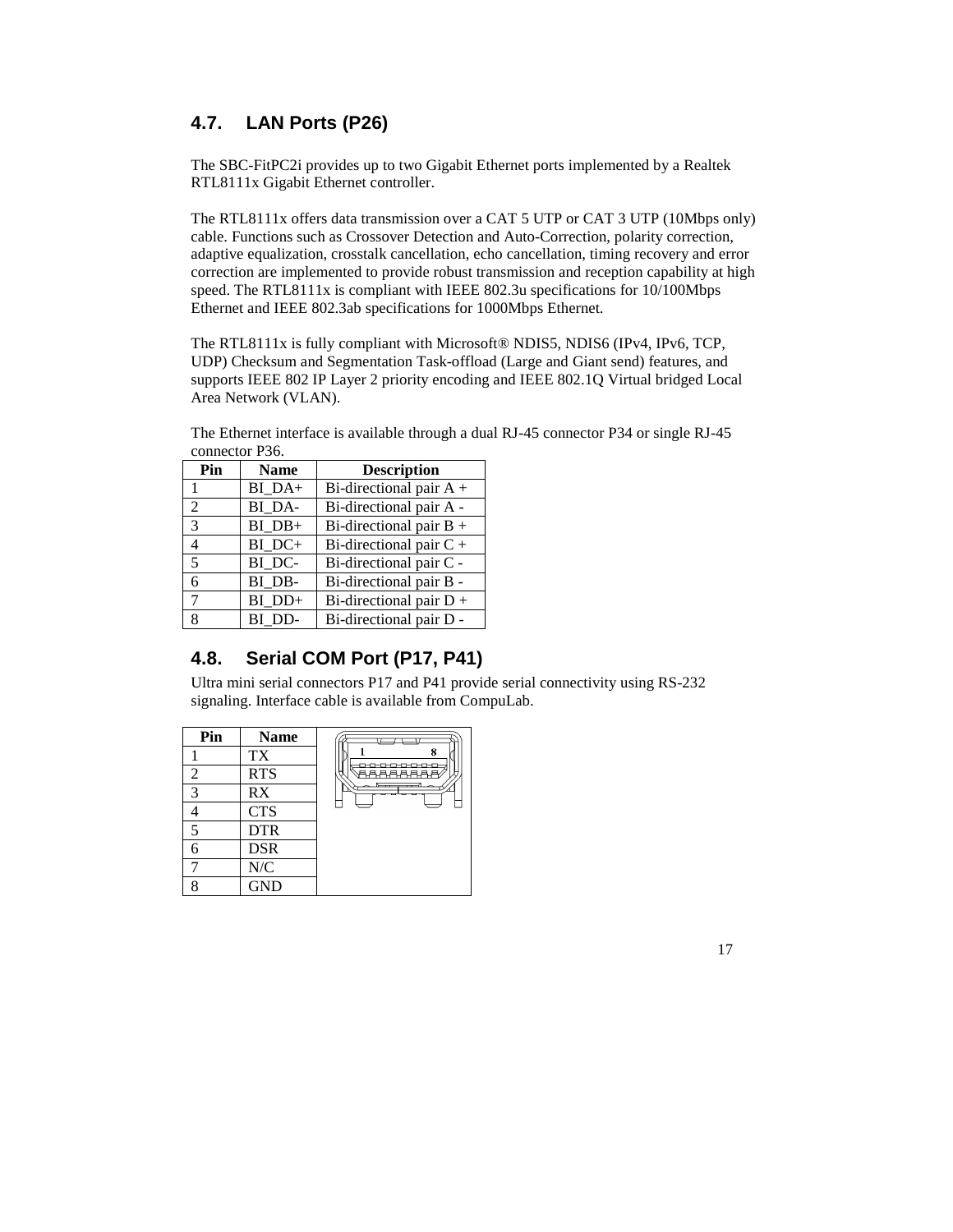# **4.9. LED's and Push Buttons**

#### **SBC-FitPC2i push buttons**

The SBC-FitPC2i features two user-accessible push buttons:

- SW1 is the main system hardware reset button.
- SW2 is the main system power on / off / suspend button.

#### **SBC-FitPC2i LED's**

The following table describes SBC-FitPC2i LED's:

| <b>LED</b>      | <b>Designation</b> | <b>LED</b> activity                                                                  |
|-----------------|--------------------|--------------------------------------------------------------------------------------|
| DS1             | <b>HDD</b> access  | ON when HDD is accessed                                                              |
| DS <sub>2</sub> | WiFi Activity      | Depends on a mini PCI-express<br>WLAN module. Refer to the WLAN<br>module datasheet. |
| DS3             | System power       | ON when the system is in active<br>state, OFF in suspend-to-RAM and<br>off states.   |

# **4.10. Consumer Infrared Receiver**

The SBC-FitPC2i features a Consumer Infrared receiver, based on a programmed micro controller with USB interface.

# **4.11. Extension connector for RST, GPIO, I2C, LPC bus (P16)**

SBC-FitPC2i provides the ability to connect external devices using extension interface. 40 pin 0.5mm pitch FPC connector is used.

| Pin            | <b>Name</b>     | Pin | <b>Name</b>              |
|----------------|-----------------|-----|--------------------------|
|                | $+5V_TSTBY$     | 21  | $+3.3V$ <sub>_STBY</sub> |
| 2              | $+5V_STBY$      | 22  | <b>RESERVED</b>          |
| 3              | $+5V$ STBY      | 23  | <b>RESERVED</b>          |
| $\overline{4}$ | $+5V$ STBY      | 24  | <b>GND</b>               |
| 5              | <b>RESERVED</b> | 25  | GPIO0                    |
| 6              | <b>GND</b>      | 26  | <b>RESERVED</b>          |
| $\overline{7}$ | <b>RESERVED</b> | 27  | GPIO <sub>8</sub>        |
| 8              | <b>RESERVED</b> | 28  | GPIO <sub>9</sub>        |
| 9              | <b>GND</b>      | 29  | <b>GND</b>               |
| 10             | <b>RESET_IN</b> | 30  | <b>RESERVED</b>          |
|                | RESER VED       | 31  | <b>RESERVED</b>          |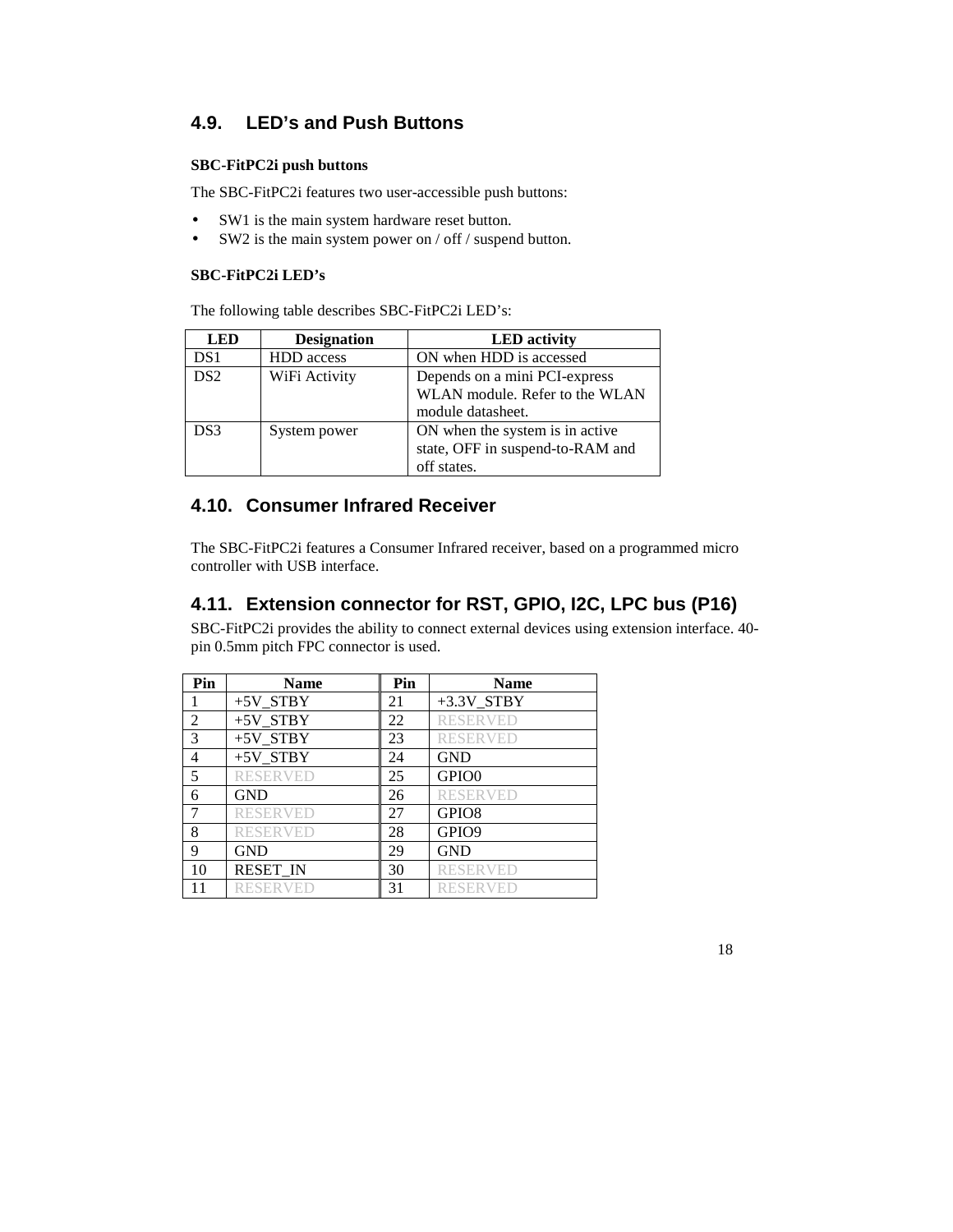| 12 | <b>GND</b>      | 32 | <b>RESERVED</b> |
|----|-----------------|----|-----------------|
| 13 | SMB CLK         | 33 | <b>GND</b>      |
| 14 | SMB DAT         | 34 | LPC_AD0         |
| 15 | <b>GND</b>      | 35 | LPC AD1         |
| 16 | <b>RESERVED</b> | 36 | LPC AD2         |
| 17 | <b>RESERVED</b> | 37 | LPC AD3         |
| 18 | <b>RESERVED</b> | 38 | LPC FRAME       |
| 19 | $+3.3V$ STBY    | 39 | <b>GND</b>      |
| 20 | $+3.3V$ STBY    | 40 | LPC CLK         |

Note: reserved pins must be left unconnected. Connecting them to anything may lead to system malfunction.

Total allowed consumption from 5V should be less than 500mA, from 3.3V less than 300 mA

# **4.12. LVDS connector (P35)**

SBC-FitPC2i provides the ability to connect LVDS through 40-pin 0.5 mm pitch FPC connector. This connector is available only if option "L" is selected.

| Pin            | <b>Name</b>   | Pin | <b>Name</b>    |
|----------------|---------------|-----|----------------|
| 1              | $+V3.3S$      | 21  | <b>GND</b>     |
| $\overline{c}$ | $+V3.3S$      | 22  | LVDS VDD ENA   |
| 3              | $+V3.3S$      | 23  | LVDS_BKL_ENA   |
| $\overline{4}$ | <b>GND</b>    | 24  | <b>GND</b>     |
| 5              | <b>GND</b>    | 25  | LVDS_CTL_CLK   |
| 6              | <b>GND</b>    | 26  | LVDS_CTL_DATA  |
| 7              | LVDS A DATAP0 | 27  | <b>GND</b>     |
| 8              | LVDS A DATAN0 | 28  | LVDS DDCCLK    |
| 9              | <b>GND</b>    | 29  | LVDS DDCDATA   |
| 10             | LVDS A DATAP1 | 30  | <b>GND</b>     |
| 11             | LVDS A DATAN1 | 31  | LVDS_BKL_CTL   |
| 12             | <b>GND</b>    | 32  | <b>GND</b>     |
| 13             | LVDS A DATAP2 | 33  | NC             |
| 14             | LVDS A DATAN2 | 34  | NC.            |
| 15             | <b>GND</b>    | 35  | <b>NC</b>      |
| 16             | LVDS A DATAP3 | 36  | NC             |
| 17             | LVDS A DATAN3 | 37  | NC             |
| 18             | <b>GND</b>    | 38  | NC             |
| 19             | LVDS A CLKP   | 39  | NC             |
| 20             | LVDS A CLKM   | 40  | N <sub>C</sub> |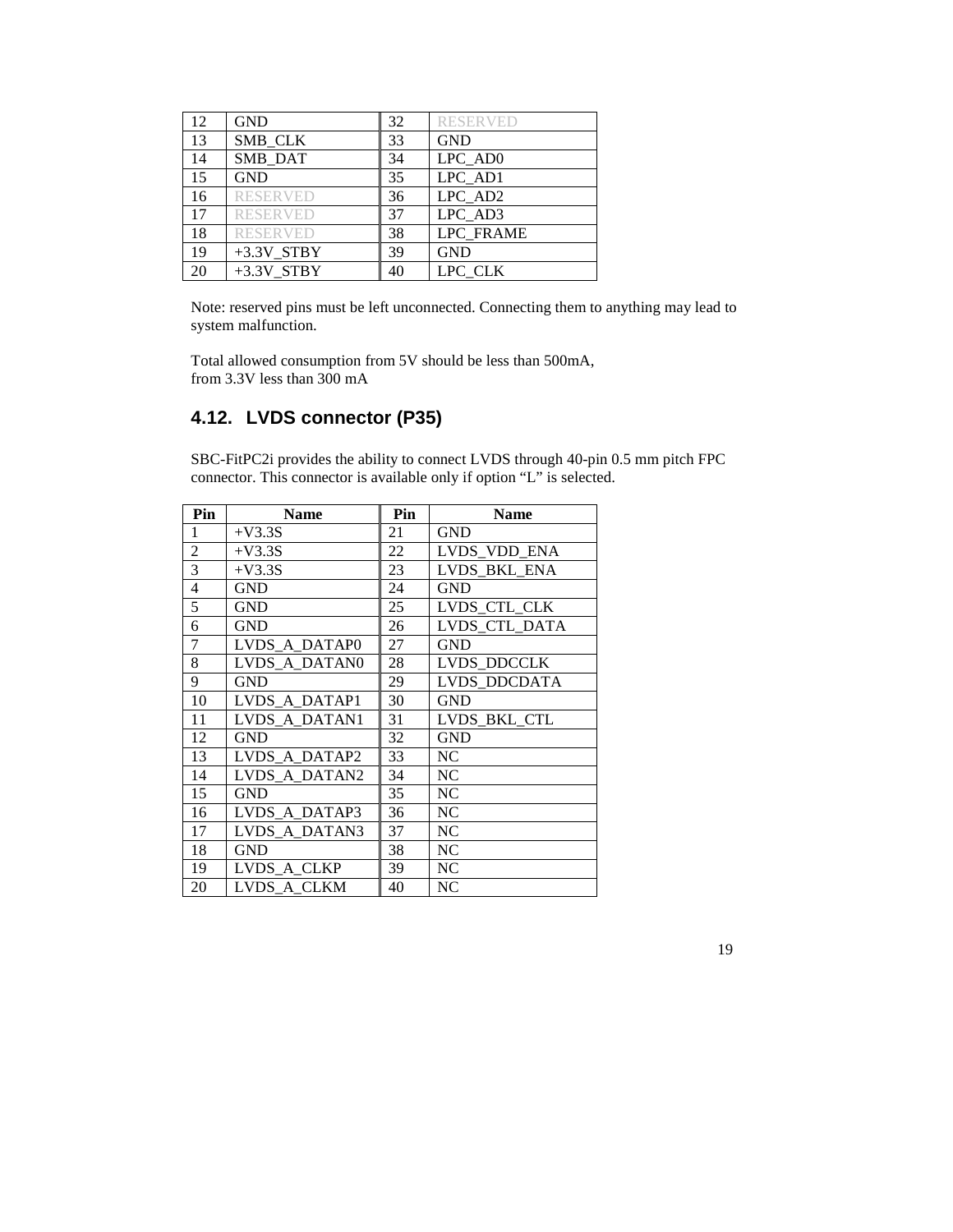# **5. Mechanical Considerations and Connectors' Location**

The 3D solidworks model and "dxf" assembly files of the SBC-FitPC2i board may be downloaded from [Developer] >> [fit-PC2] section of CompuLab's web-site.



Connectors on the Top Side:

- P4 Line In and Mic In 3.5mm audio jack socket
- P9 Line Out and S-PDIF Coaxial Out audio jack socket
- P16 Debug/Production interface<br>P17 Mini Serial port connector
- Mini Serial port connector
- P27 Mini PCI Express socket (not available)
- P28 Infrared firmware update interface<br>P31 Serial ATA interface socket
- Serial ATA interface socket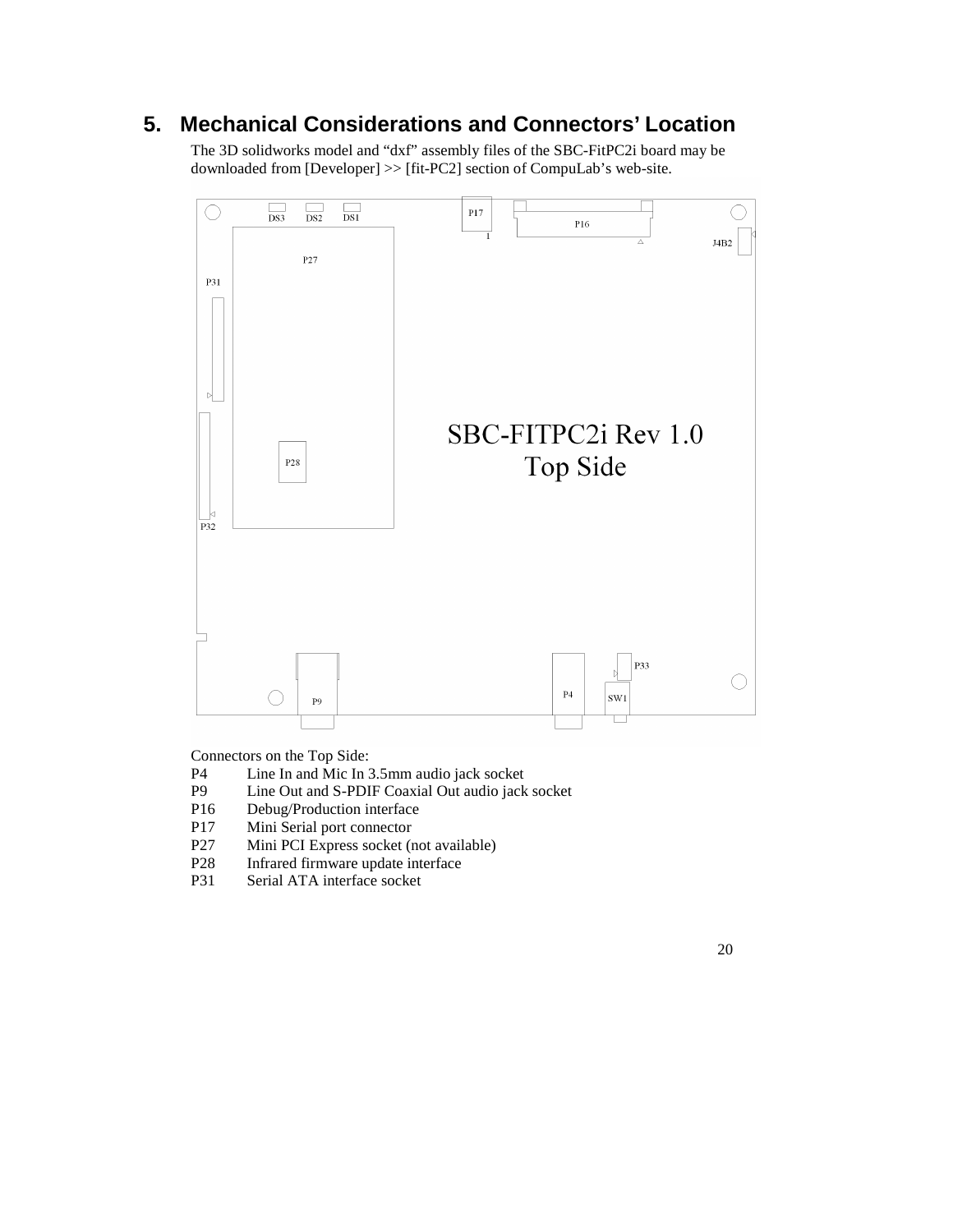- P32 USB header<br>P33 Reset header
- Reset header (option)

Other references on the Top Side:<br>DS1 HDD access LED

- HDD access LED
- DS2 WLAN activity LED<br>DS3 Power ON LED
- DS3 Power ON LED<br>SW1 Reset button
- Reset button
- J4B2 RTC reset header (option)



Connectors on the Bottom Side:

- J8 Power jack socket (option)
- J14 DVI HDMI-type connector

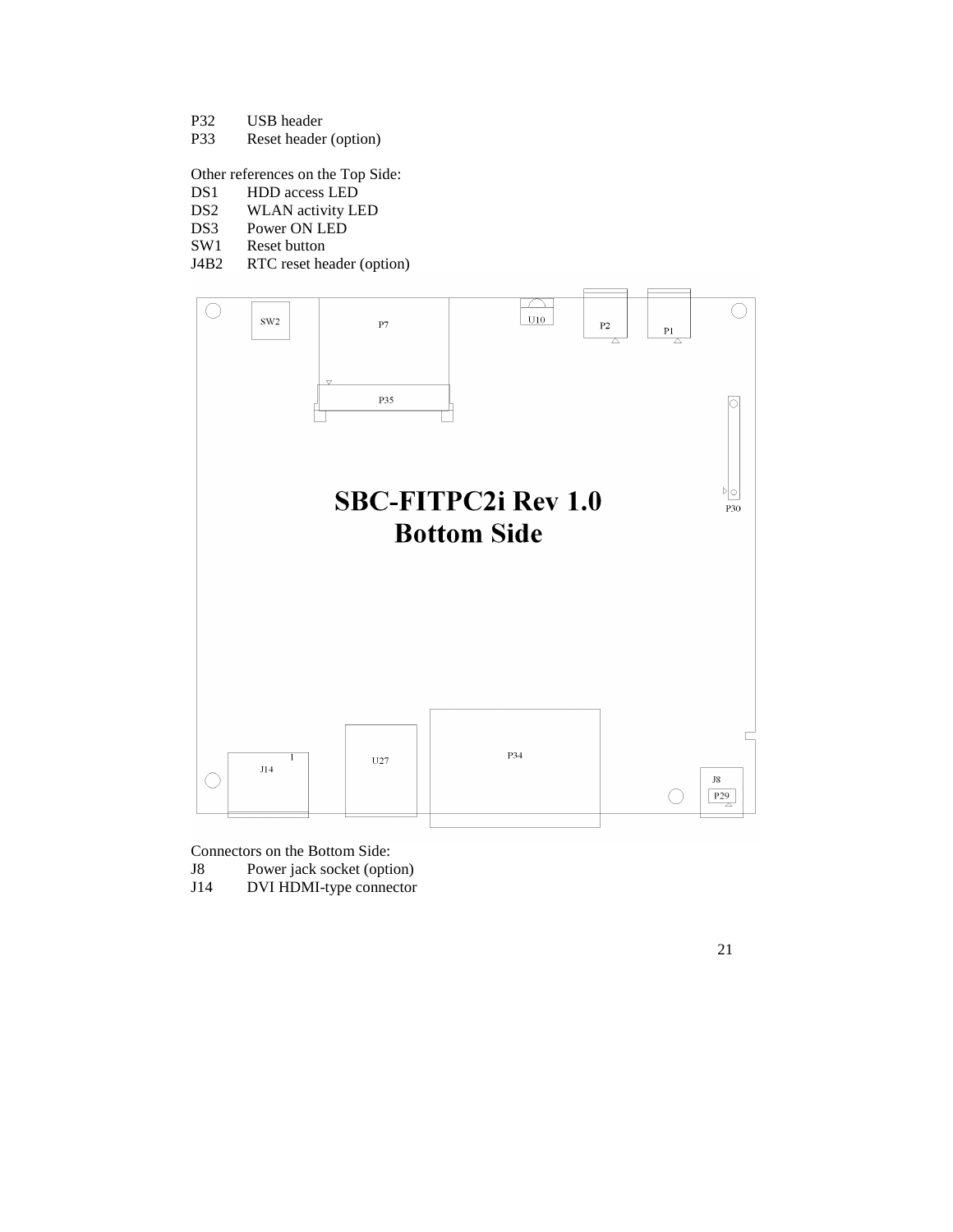- P1 Mini-USB connector<br>P2 Mini-USB connector
- P2 Mini-USB connector<br>P7 Mini SD-Card socket
- P7 Mini SD-Card socket (option)<br>P29 Power header (option)
- P29 Power header (option)<br>P30 Serial ATA interface so
- Serial ATA interface socket (option)
- P34 LAN1 and LAN2 connectors<br>P35 LVDS interface connector (op
- P35 LVDS interface connector (option)<br>U27 USB stacked connector
- USB stacked connector

Other references on the Bottom Side:<br>SW2 Power button

SW2 Power button<br>U10 Infrared receive

Infrared receiver